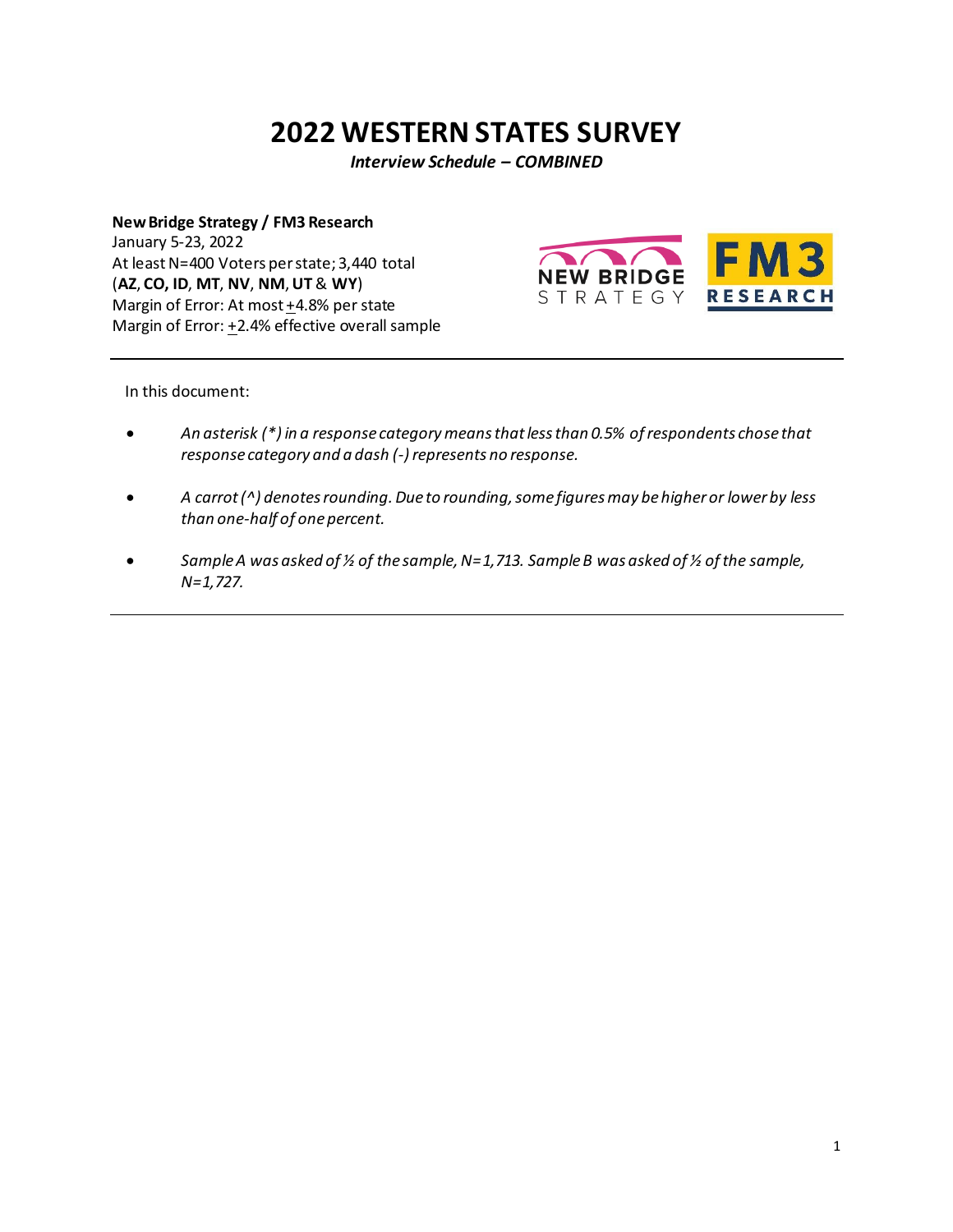1. When you think about the future of nature, meaning our land, water, air and wildlife, would you say that you feel – **(ROTATE)** more hopeful or more worried?

| <b>TOTAL AZ</b> |     | <u>co</u> | ID  | MT  | ΝV  | <b>NM</b> | <u>UT</u> | <u>WY</u> |                                            |
|-----------------|-----|-----------|-----|-----|-----|-----------|-----------|-----------|--------------------------------------------|
| 28%             | 28% | 24%       | 35% | 31% | 26% | 32%       | 30%       | 38%       | <b>MORE HOPEFUL</b>                        |
| 69%             | 69% | 75%       | 60% | 68% | 71% | 65%       | 66%       | 58%       | <b>MORE WORRIED</b>                        |
| 3%              | 3%  | 1%        | 5%  | 1%  | 3%  | 3%        | 4%        | 4%        | UNSURE/REFUSED (DNR/NOT<br><b>ONLINE</b> ) |

2. Compared to other issues like the economy, health care and education, how important are issues involving clean water, clean air, wildlife and public lands for you in deciding whether to support an elected public official? Are they… **(READ; DO NOT ROTATE)**

| <b>TOTAL</b><br>40% | <b>AZ</b><br>43% | $\underline{co}$<br>39% | $\underline{\mathsf{ID}}$<br>38% | MT<br>41%  | <b>NV</b><br>47% | <b>NM</b><br>39% | $U$ <sup>T</sup><br>32% | <u>WY</u><br>39% | <b>VERY IMPORTANT, THEY ARE A</b><br>PRIMARY FACTOR IN DECIDING<br><b>WHETHER TO SUPPORT AN</b><br>ELECTED PUBLIC OFFICIAL                                     |
|---------------------|------------------|-------------------------|----------------------------------|------------|------------------|------------------|-------------------------|------------------|----------------------------------------------------------------------------------------------------------------------------------------------------------------|
| 45%                 | 41%              | 50%                     | 45%                              | 46%        | 38%              | 46%              | 53%                     | 49%              | SOMEWHAT IMPORTANT, THEY<br>ARE ONE OF SEVERAL ISSUES<br>YOU CONSIDER                                                                                          |
| 9%                  | 10%              | 9%                      | 10%                              | 8%         | 8%               | 8%               | 12%                     | 8%               | NOT TOO IMPORTANT, THEY<br>ARE NOT A SIGNIFICANT<br><b>FACTOR CONSIDERING IN</b><br><b>DECIDING WHETHER TO</b><br>SUPPORT AN ELECTED PUBLIC<br><b>OFFICIAL</b> |
| 4%                  | 5%               | 2%                      | 6%                               | 5%         | 6%               | 7%               | 2%                      | 4%               | NOT AT ALL IMPORTANT FOR<br>YOU IN DECIDING WHETHER TO<br>SUPPORT AN ELECTED OFFICIAL                                                                          |
| 1%                  | 1%               | ∗                       | 1%                               | $\ast$     | 1%               | ∗                | 1%                      | $\ast$           | UNSURE/REFUSED                                                                                                                                                 |
| 86%^<br>14%^        | 84%<br>15%       | 89%<br>11%              | 83%<br>16%                       | 87%<br>13% | 85%<br>14%       | 85%<br>15%       | 85%<br>14%              | 88%<br>12%       | <b>TOTAL IMPT</b><br><b>TOTAL NOT IMPT</b>                                                                                                                     |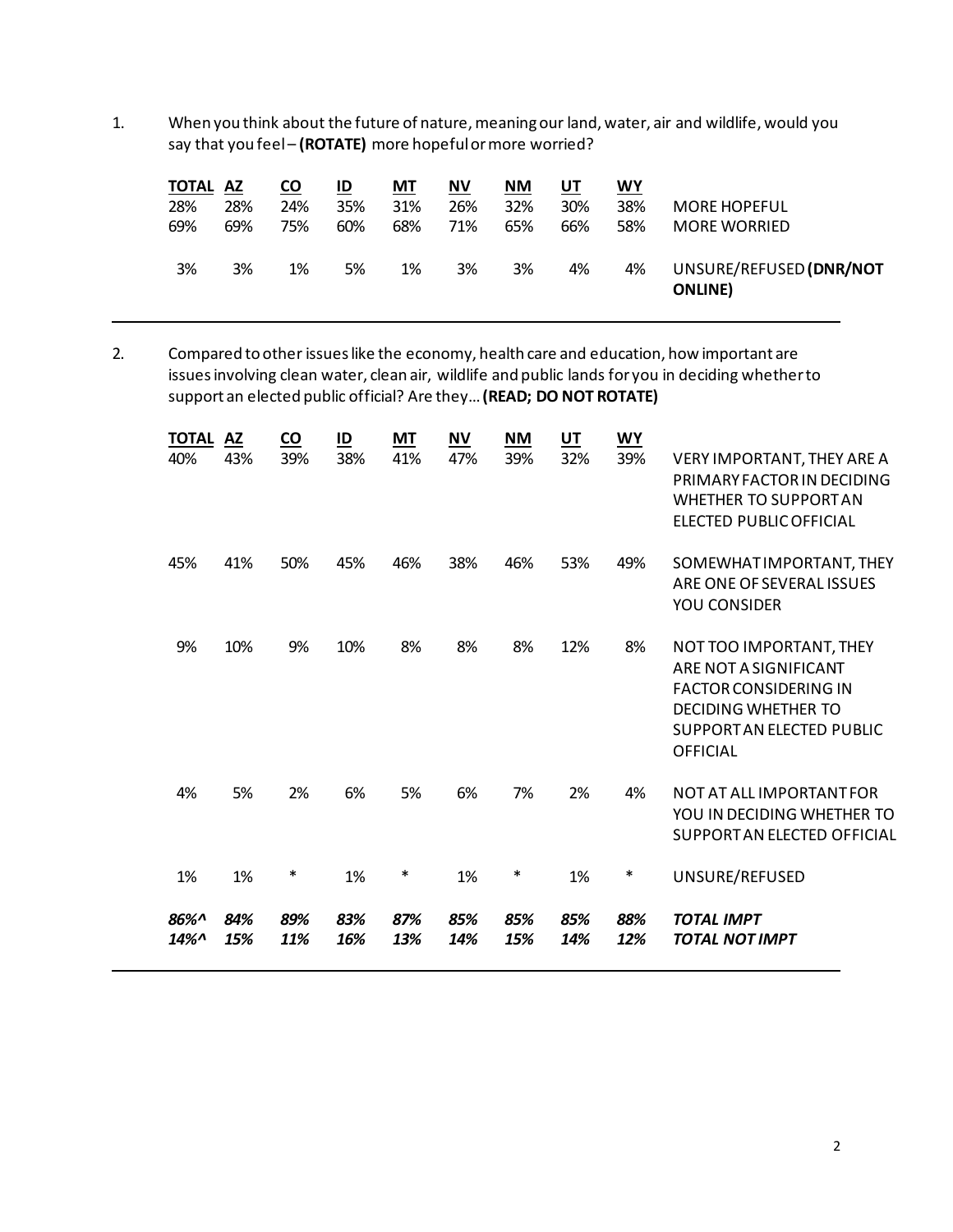Next, I'm going to read you a list of issues some people say are problems in **STATE**. For each one, please tell me if you think it is **(ROTATE TOP TO BOTTOM, BOTTOM TO TOP)** an extremely serious problem, a very serious problem, a somewhat serious problem, or not a problem in **STATE**.

|               | <b>EXT/VERY</b><br><b>SERIOUS</b> | <b>EXTREMELY</b><br><b>SERIOUS</b>                     | <b>VERY</b><br><b>SERIOUS</b> | <b>SOMEWHAT</b><br><b>SERIOUS</b>                                                      | <b>NOTA</b><br><b>PROBLEM</b> | <b>DK/REF</b><br>(DNR/NOT ONLINE) |
|---------------|-----------------------------------|--------------------------------------------------------|-------------------------------|----------------------------------------------------------------------------------------|-------------------------------|-----------------------------------|
|               |                                   | The (first/next) one is (RANDOMIZE)                    |                               |                                                                                        |                               |                                   |
| 3.            |                                   |                                                        |                               | Loss of habitat for fish and wildlife (ASKED OF SAMPLE A, N=1,713)                     |                               |                                   |
| <b>TOT</b>    | 55%                               | 25%                                                    | 30%                           | 33%                                                                                    | 11%                           | 1%                                |
| <b>AZ</b>     | 56%                               | 25%                                                    | 31%                           | 32%                                                                                    | 11%                           | 1%                                |
| co            | 56%                               | 28%                                                    | 28%                           | 33%                                                                                    | 9%                            | 2%                                |
| ID            | 47%                               | 19%                                                    | 28%                           | 35%                                                                                    | 18%                           | $-$                               |
| <b>MT</b>     | 56%                               | 28%                                                    | 28%                           | 30%                                                                                    | 14%                           | $\ast$                            |
| <b>NV</b>     | 54%                               | 24%                                                    | 30%                           | 33%                                                                                    | 10%                           | 3%                                |
| <b>NM</b>     | 51%                               | 20%                                                    | 31%                           | 33%                                                                                    | 15%                           | 1%                                |
| <b>UT</b>     | 55%                               | 22%                                                    | 33%                           | 35%                                                                                    | 9%                            | 1%                                |
| <b>WY</b>     | 51%^                              | 20%                                                    | 30%                           | 31%                                                                                    | 17%                           | 1%                                |
| 4.            |                                   | Inadequate water supplies (ASKED OF SAMPLE B, N=1,727) |                               |                                                                                        |                               |                                   |
| <b>TOT</b>    | 71%^                              | 38%                                                    | 32%                           | 19%                                                                                    | 10%                           | 1%                                |
| <b>AZ</b>     | 73%^                              | 44%                                                    | 28%                           | 17%                                                                                    | 10%                           | $-$                               |
| co            | 73%                               | 40%                                                    | 33%                           | 14%                                                                                    | 11%                           | 2%                                |
| ID            | 52%                               | 23%                                                    | 28%                           | 27%                                                                                    | 19%                           | 3%                                |
| <b>MT</b>     | 49%                               | 19%                                                    | 30%                           | 32%                                                                                    | 19%                           | $- -$                             |
| <b>NV</b>     | 79%                               | 45%                                                    | 34%                           | 15%                                                                                    | 6%                            | $\overline{\phantom{a}}$          |
| <b>NM</b>     | 69%^                              | 32%                                                    | 38%                           | 22%                                                                                    | 8%                            | 1%                                |
| UT            | 77%^                              | 38%                                                    | 40%                           | 20%                                                                                    | 2%                            | 1%                                |
| <b>WY</b>     | 48%                               | 20%                                                    | 28%                           | 32%                                                                                    | 20%                           | $- -$                             |
| 5.            |                                   |                                                        |                               | Uncontrollable wildfires that threaten homes and property (ASKED OF SAMPLE A, N=1,713) |                               |                                   |
| <b>TOT</b>    | 62%                               | 29%                                                    | 33%                           | 29%                                                                                    | 9%                            | $\overline{\phantom{a}}$          |
| <b>AZ</b>     | 60%                               | 28%                                                    | 32%                           | 31%                                                                                    | 9%                            | --                                |
| $\mathsf{co}$ | 76%                               | 38%                                                    | 38%                           | 22%                                                                                    | 3%                            | $-$                               |
| ID            | 54%                               | 23%                                                    | 31%                           | 35%                                                                                    | 11%                           |                                   |
| <b>MT</b>     | 76%                               | 39%                                                    | 37%                           | 21%                                                                                    | 3%                            | --                                |
| <b>NV</b>     | 58%                               | 28%                                                    | 30%                           | 25%                                                                                    | 17%                           | --                                |
| <b>NM</b>     | 53%                               | 25%                                                    | 28%                           | 35%                                                                                    | 12%                           | --                                |
| UT            | 52%                               | 20%                                                    | 32%                           | 38%                                                                                    | 10%                           | --                                |
| <b>WY</b>     | 50%                               | 22%                                                    | 28%                           | 32%                                                                                    | 18%                           | $-$                               |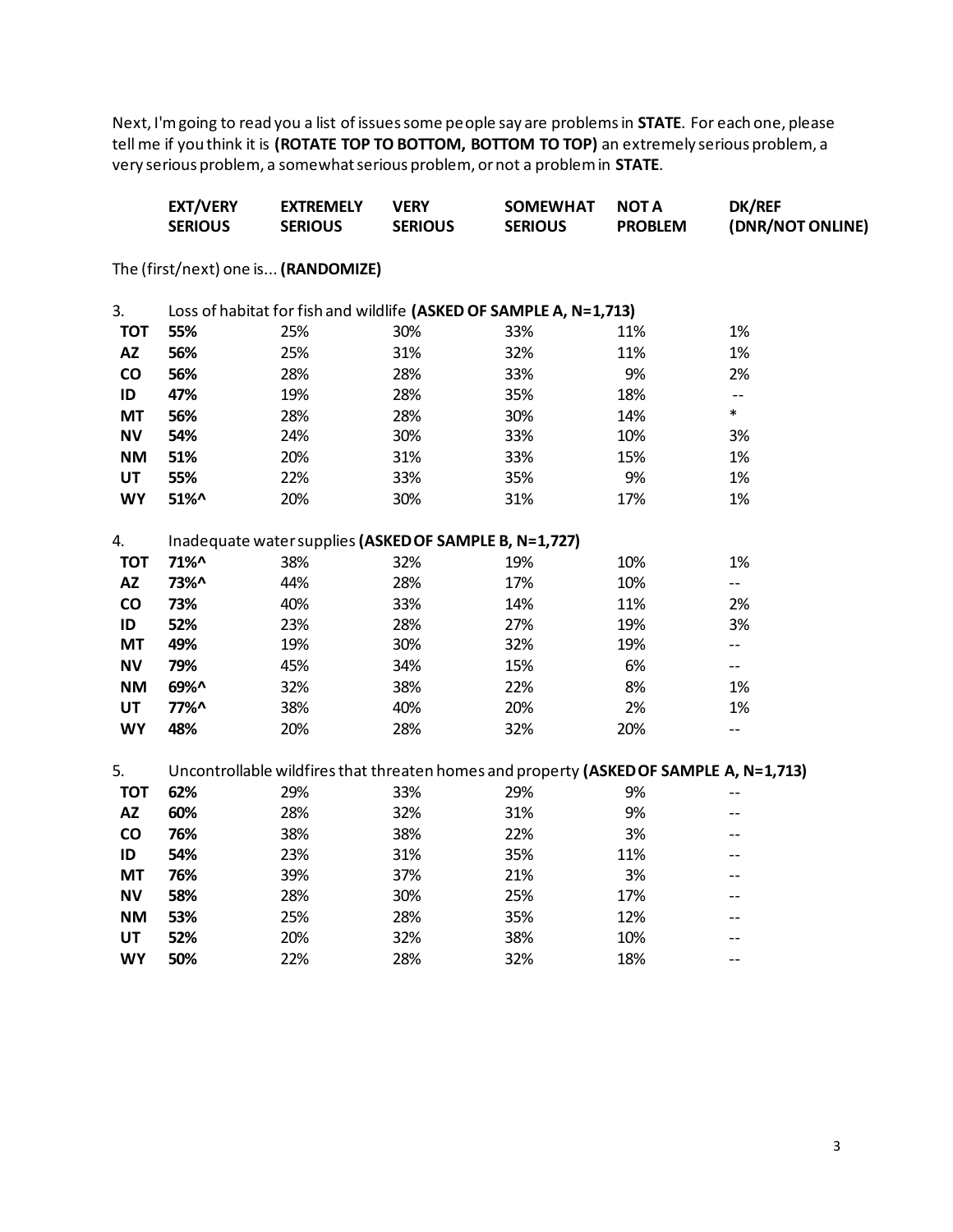|                              | <b>EXT/VERY</b><br><b>SERIOUS</b> | <b>EXTREMELY</b><br><b>SERIOUS</b>                        | <b>VERY</b><br><b>SERIOUS</b> | <b>SOMEWHAT</b><br><b>SERIOUS</b>                                   | <b>NOT A</b><br><b>PROBLEM</b> | DK/REF<br>(DNR/NOT ONLINE) |
|------------------------------|-----------------------------------|-----------------------------------------------------------|-------------------------------|---------------------------------------------------------------------|--------------------------------|----------------------------|
| 6.                           |                                   | Air pollution and smog (ASKED OF SAMPLE B, N=1,727)       |                               |                                                                     |                                |                            |
| <b>TOT</b>                   | 50%                               | 21%                                                       | 29%                           | 32%                                                                 | 18%                            | --                         |
| <b>AZ</b>                    | 56%^                              | 23%                                                       | 32%                           | 29%                                                                 | 15%                            | --                         |
| $\mathsf{co}$                | 56%                               | 25%                                                       | 31%                           | 35%                                                                 | 9%                             | --                         |
| ID                           | 33%                               | 13%                                                       | 20%                           | 35%                                                                 | 32%                            | --                         |
| MT                           | 20%                               | 5%                                                        | 15%                           | 44%                                                                 | 36%                            | --                         |
| <b>NV</b>                    | 50%^                              | 19%                                                       | 30%                           | 31%                                                                 | 19%                            | --                         |
| <b>NM</b>                    | 29%                               | 10%                                                       | 19%                           | 43%                                                                 | 28%                            | --                         |
| UT                           | 69%                               | 34%                                                       | 35%                           | 21%                                                                 | 9%                             | 1%                         |
| <b>WY</b>                    | 13%                               | 5%                                                        | 8%                            | 33%                                                                 | 54%                            | --                         |
| 7.                           |                                   | Low level of water in rivers (ASKED OF SAMPLE A, N=1,713) |                               |                                                                     |                                |                            |
| <b>TOT</b>                   | 73%                               | 40%                                                       | 33%                           | 20%                                                                 | 5%                             | 2%                         |
| <b>AZ</b>                    | 77%                               | 44%                                                       | 33%                           | 19%                                                                 | 2%                             | 2%                         |
| $\mathsf{co}\,$              | 76%                               | 42%                                                       | 34%                           | 18%                                                                 | 5%                             | 1%                         |
| ID                           | 50%                               | 21%                                                       | 29%                           | 29%                                                                 | 19%                            | 2%                         |
| <b>MT</b>                    | 58%^                              | 27%                                                       | 31%                           | 34%                                                                 | 7%                             | 1%                         |
| <b>NV</b>                    | 77%                               | 44%                                                       | 33%                           | 18%                                                                 | 5%                             | $-$                        |
| <b>NM</b>                    | 74%                               | 46%                                                       | 28%                           | 17%                                                                 | 8%                             | 1%                         |
| <b>UT</b>                    | 77%^                              | 39%                                                       | 39%                           | 19%                                                                 | 3%                             | 1%                         |
| <b>WY</b>                    | 53%                               | 31%                                                       | 22%                           | 34%                                                                 | 12%                            | 1%                         |
| 8.                           |                                   | Drought (ASKED OF SAMPLE B, N=1,727)                      |                               |                                                                     |                                |                            |
| <b>TOT</b>                   | 73%                               | 43%                                                       | 30%                           | 21%                                                                 | 6%                             | $\ast$                     |
| <b>AZ</b>                    | 68%                               | 45%                                                       | 23%                           | 24%                                                                 | 7%                             | 1%                         |
| $\mathsf{co}\hspace{0.05cm}$ | 80%^                              | 45%                                                       | 34%                           | 17%                                                                 | 4%                             | $-$                        |
| ID                           | 59%                               | 32%                                                       | 27%                           | 23%                                                                 | 17%                            | 1%                         |
| MT                           | 68%                               | 37%                                                       | 31%                           | 26%                                                                 | 5%                             | 1%                         |
| <b>NV</b>                    | 77%                               | 40%                                                       | 37%                           | 18%                                                                 | 4%                             | 1%                         |
| <b>NM</b>                    | 73%                               | 39%                                                       | 34%                           | 23%                                                                 | 4%                             | $-$                        |
| UT                           | 81%                               | 48%                                                       | 33%                           | 15%                                                                 | 2%                             | 2%                         |
| <b>WY</b>                    | 65%                               | 30%                                                       | 35%                           | 28%                                                                 | 8%                             | --                         |
| 9.                           |                                   |                                                           |                               | Pollution of rivers, lakes and streams (ASKED OF SAMPLE A, N=1,713) |                                |                            |
| <b>TOT</b>                   | 56%                               | 24%                                                       | 32%                           | 33%                                                                 | 10%                            | 1%                         |
| AZ                           | 60%                               | 27%                                                       | 33%                           | 31%                                                                 | 8%                             | 1%                         |
| CO                           | 56%^                              | 24%                                                       | 33%                           | 34%                                                                 | 9%                             | --                         |
| ID                           | 45%                               | 15%                                                       | 30%                           | 33%                                                                 | 21%                            | 1%                         |
| <b>MT</b>                    | 50%                               | 23%                                                       | 27%                           | 36%                                                                 | 14%                            | $- -$                      |
| <b>NV</b>                    | 60%^                              | 26%                                                       | 33%                           | 29%                                                                 | 9%                             | 2%                         |
| <b>NM</b>                    | 54%                               | 20%                                                       | 34%                           | 31%                                                                 | 14%                            | 1%                         |
| UT                           | 51%                               | 23%                                                       | 28%                           | 41%                                                                 | 7%                             | 1%                         |
| <b>WY</b>                    | 46%^                              | 25%                                                       | 22%                           | 34%                                                                 | 20%                            | --                         |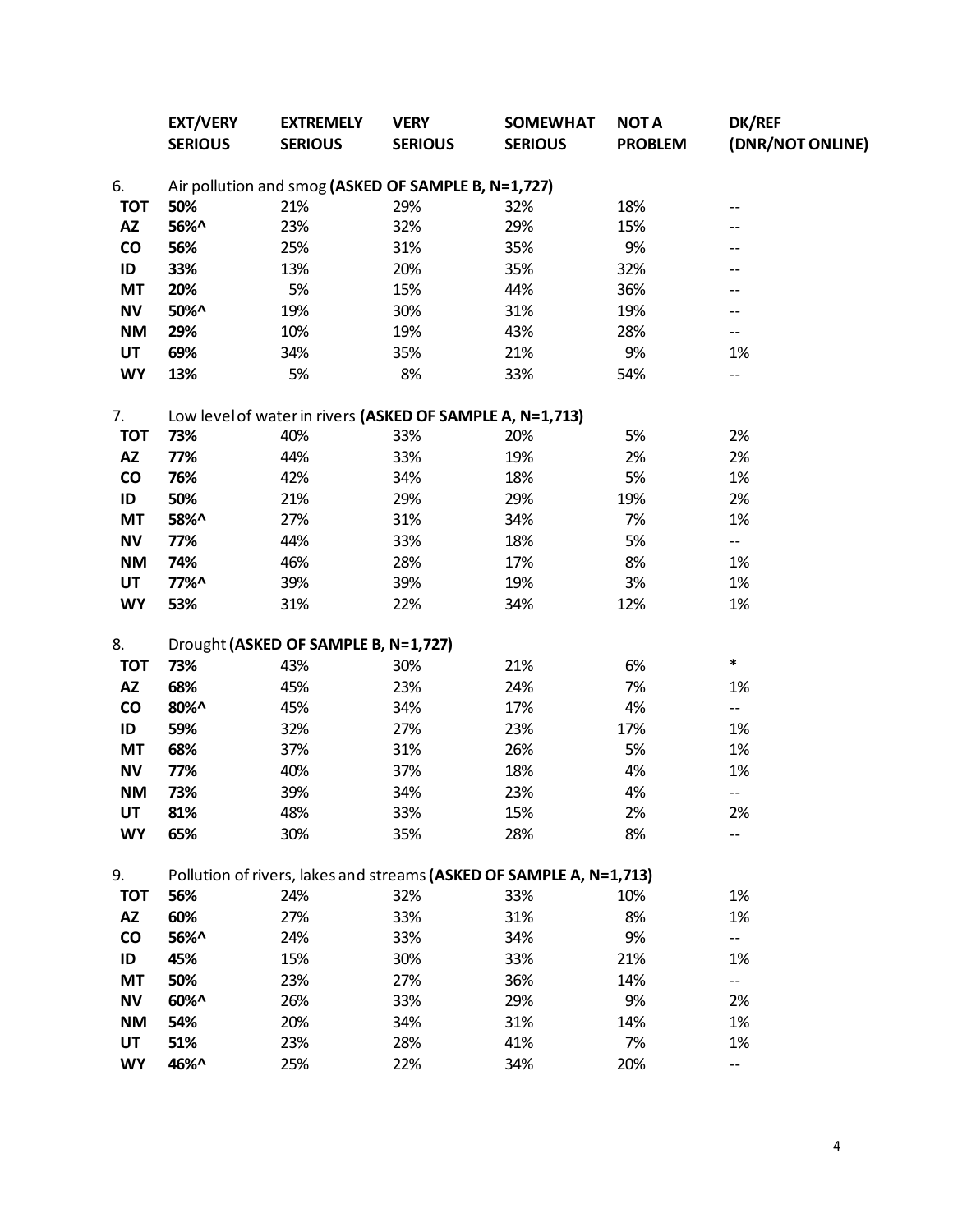|               | <b>EXT/VERY</b><br><b>SERIOUS</b> | <b>EXTREMELY</b><br><b>SERIOUS</b>                 | <b>VERY</b><br><b>SERIOUS</b> | <b>SOMEWHAT</b><br><b>SERIOUS</b>                                                          | <b>NOTA</b><br><b>PROBLEM</b> | <b>DK/REF</b><br>(DNR/NOT ONLINE) |
|---------------|-----------------------------------|----------------------------------------------------|-------------------------------|--------------------------------------------------------------------------------------------|-------------------------------|-----------------------------------|
| 10.           |                                   |                                                    |                               | The impact of oil and gas drilling on our land, air and water (ASKED OF SAMPLE B, N=1,727) |                               |                                   |
| <b>TOT</b>    | 43%                               | 19%                                                | 24%                           | 24%                                                                                        | 31%                           | 2%                                |
| <b>AZ</b>     | 48%                               | 23%                                                | 25%                           | 18%                                                                                        | 32%                           | 2%                                |
| $\mathsf{co}$ | 48%                               | 18%                                                | 30%                           | 26%                                                                                        | 24%                           | 2%                                |
| ID            | 35%                               | 12%                                                | 23%                           | 28%                                                                                        | 34%                           | 3%                                |
| <b>MT</b>     | 40%^                              | 23%                                                | 18%                           | 29%                                                                                        | 30%                           | 1%                                |
| <b>NV</b>     | 44%                               | 19%                                                | 25%                           | 21%                                                                                        | 34%                           | 1%                                |
| <b>NM</b>     | 37%^                              | 17%                                                | 21%                           | 31%                                                                                        | 29%                           | 2%                                |
| UT            | 34%                               | 15%                                                | 19%                           | 31%                                                                                        | 34%                           | 1%                                |
| <b>WY</b>     | 32%^                              | 16%                                                | 15%                           | 29%                                                                                        | 38%                           | 1%                                |
| 11.           |                                   |                                                    |                               | Loss of family farms and ranches (ASKED OF SAMPLE A, N=1,713)                              |                               |                                   |
| <b>TOT</b>    | 55%                               | 24%                                                | 31%                           | 32%                                                                                        | 9%                            | 4%                                |
| <b>AZ</b>     | 53%                               | 25%                                                | 28%                           | 33%                                                                                        | 9%                            | 5%                                |
| $\mathsf{co}$ | 59%^                              | 24%                                                | 34%                           | 31%                                                                                        | 8%                            | 2%                                |
| ID            | 60%                               | 27%                                                | 33%                           | 27%                                                                                        | 11%                           | 2%                                |
| <b>MT</b>     | 73%                               | 33%                                                | 40%                           | 22%                                                                                        | 3%                            | 2%                                |
| <b>NV</b>     | 45%                               | 21%                                                | 24%                           | 34%                                                                                        | 14%                           | 7%                                |
| <b>NM</b>     | 59%                               | 27%                                                | 32%                           | 28%                                                                                        | 8%                            | 5%                                |
| <b>UT</b>     | 51%                               | 18%                                                | 33%                           | 43%                                                                                        | 6%                            | --                                |
| <b>WY</b>     | 58%                               | 27%                                                | 31%                           | 30%                                                                                        | 12%                           | --                                |
| 12.           |                                   |                                                    |                               | Population declines of fish and wildlife (ASKED OF SAMPLE B, N=1,727)                      |                               |                                   |
| <b>TOT</b>    | 51%                               | 21%                                                | 30%                           | 31%                                                                                        | 16%                           | 2%                                |
| <b>AZ</b>     | 51%                               | 21%                                                | 30%                           | 31%                                                                                        | 17%                           | 1%                                |
| $\mathsf{co}$ | 55%                               | 19%                                                | 36%                           | 32%                                                                                        | 12%                           | 1%                                |
| ID            | 54%                               | 22%                                                | 32%                           | 28%                                                                                        | 15%                           | 3%                                |
| <b>MT</b>     | 54%                               | 21%                                                | 33%                           | 29%                                                                                        | 17%                           | $- -$                             |
| <b>NV</b>     | 50%                               | 22%                                                | 28%                           | 30%                                                                                        | 17%                           | 3%                                |
| <b>NM</b>     | 51%                               | 22%                                                | 29%                           | 29%                                                                                        | 19%                           | 1%                                |
| UT            | 43%                               | 21%                                                | 22%                           | 38%                                                                                        | 15%                           | 3%                                |
| <b>WY</b>     | 42%^                              | 16%                                                | 27%                           | 36%                                                                                        | 20%                           | 1%                                |
| 13.           |                                   | Loss of natural areas (ASKED OF SAMPLE A, N=1,713) |                               |                                                                                            |                               |                                   |
| <b>TOT</b>    | 53%                               | 22%                                                | 31%                           | 32%                                                                                        | 14%                           | 1%                                |
| AZ            | 49%                               | 22%                                                | 27%                           | 33%                                                                                        | 18%                           |                                   |
| CO            | 58%                               | 26%                                                | 32%                           | 32%                                                                                        | 9%                            | 1%                                |
| ID            | 50%                               | 20%                                                | 30%                           | 30%                                                                                        | 19%                           | 1%                                |
| <b>MT</b>     | 55%^                              | 22%                                                | 34%                           | 29%                                                                                        | 14%                           | 1%                                |
| <b>NV</b>     | 51%                               | 22%                                                | 29%                           | 35%                                                                                        | 13%                           | 1%                                |
| <b>NM</b>     | 49%                               | 18%                                                | 31%                           | 30%                                                                                        | 18%                           | 3%                                |
| UT            | 56%                               | 19%                                                | 37%                           | 33%                                                                                        | 10%                           | 1%                                |
| <b>WY</b>     | 51%                               | 23%                                                | 28%                           | 34%                                                                                        | 15%                           | --                                |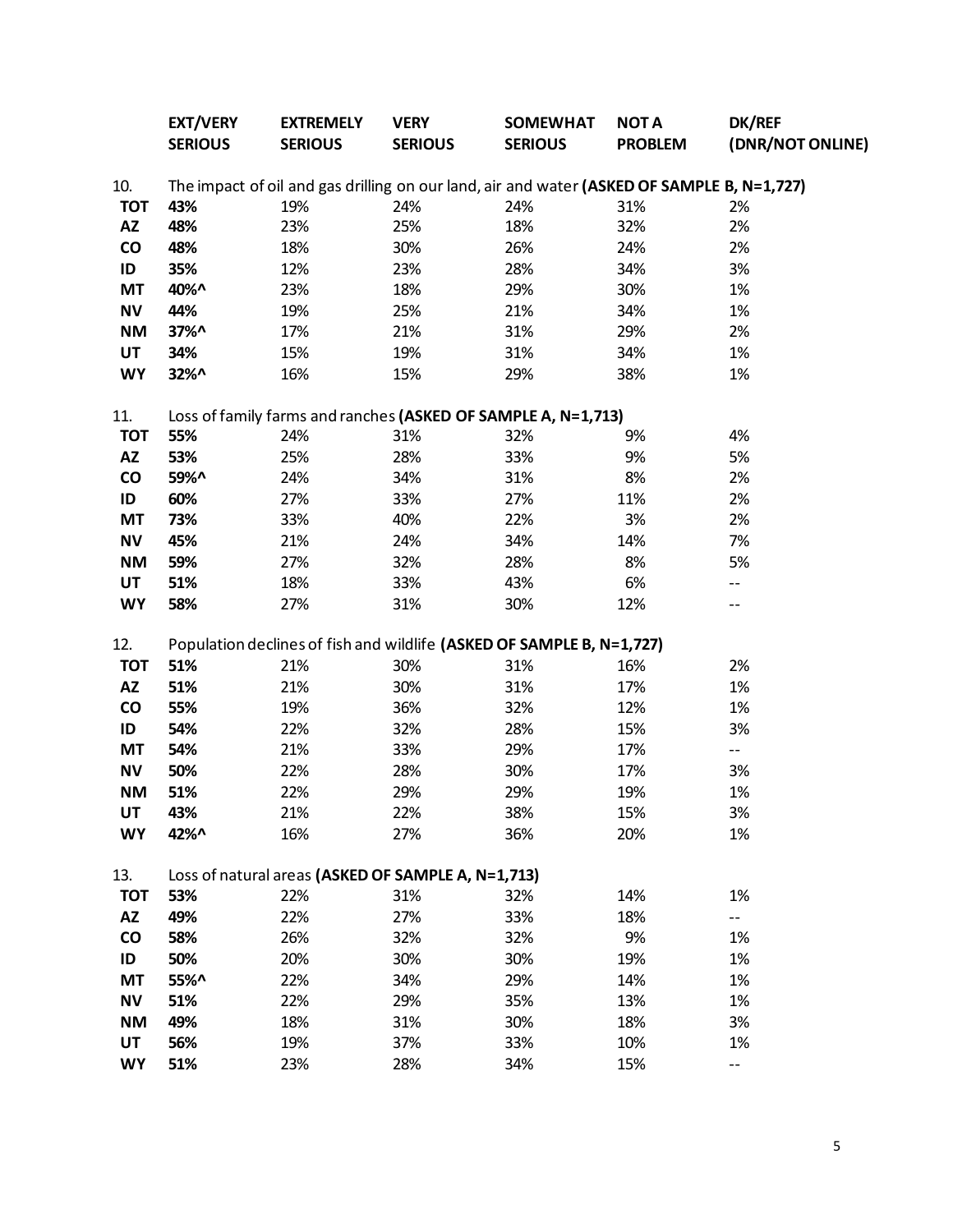|               | <b>EXT/VERY</b><br><b>SERIOUS</b> | <b>EXTREMELY</b><br><b>SERIOUS</b>                     | <b>VERY</b><br><b>SERIOUS</b> | <b>SOMEWHAT</b><br><b>SERIOUS</b>                                    | <b>NOTA</b><br><b>PROBLEM</b> | <b>DK/REF</b><br>(DNR/NOT ONLINE)                                                                       |
|---------------|-----------------------------------|--------------------------------------------------------|-------------------------------|----------------------------------------------------------------------|-------------------------------|---------------------------------------------------------------------------------------------------------|
| 14.           |                                   |                                                        |                               |                                                                      |                               | Lack of planning for potential natural disasters, like floods or wildfires (ASKED OF SAMPLE B, N=1,727) |
| <b>TOT</b>    | 47%                               | 18%                                                    | 29%                           | 35%                                                                  | 17%                           | 1%                                                                                                      |
| <b>AZ</b>     | 48%                               | 19%                                                    | 29%                           | 34%                                                                  | 17%                           | 1%                                                                                                      |
| $\mathsf{co}$ | 53%^                              | 23%                                                    | 31%                           | 31%                                                                  | 16%                           | --                                                                                                      |
| ID            | 43%^                              | 13%                                                    | 31%                           | 36%                                                                  | 17%                           | 4%                                                                                                      |
| <b>MT</b>     | 42%^                              | 12%                                                    | 31%                           | 45%                                                                  | 12%                           | 1%                                                                                                      |
| <b>NV</b>     | 46%                               | 22%                                                    | 24%                           | 30%                                                                  | 23%                           | 1%                                                                                                      |
| <b>NM</b>     | 43%                               | 17%                                                    | 26%                           | 35%                                                                  | 18%                           | 4%                                                                                                      |
| UT            | 41%                               | 12%                                                    | 29%                           | 44%                                                                  | 13%                           | 2%                                                                                                      |
| <b>WY</b>     | 37%                               | 8%                                                     | 29%                           | 36%                                                                  | 27%                           | --                                                                                                      |
| 15.           |                                   | The rising cost of living (ASKED OF SAMPLE A, N=1,713) |                               |                                                                      |                               |                                                                                                         |
| <b>TOT</b>    | 75%^                              | 40%                                                    | 34%                           | 23%                                                                  | 2%                            |                                                                                                         |
| <b>AZ</b>     | 73%^                              | 37%                                                    | 37%                           | 26%                                                                  | --                            |                                                                                                         |
| $\mathsf{co}$ | 73%^                              | 40%                                                    | 32%                           | 25%                                                                  | 2%                            |                                                                                                         |
| ID            | 77%                               | 48%                                                    | 29%                           | 20%                                                                  | 3%                            |                                                                                                         |
| <b>MT</b>     | 82%                               | 46%                                                    | 36%                           | 16%                                                                  | 2%                            |                                                                                                         |
| <b>NV</b>     | 79%                               | 43%                                                    | 36%                           | 17%                                                                  | 4%                            |                                                                                                         |
| <b>NM</b>     | 67%                               | 40%                                                    | 27%                           | 29%                                                                  | 4%                            |                                                                                                         |
| UT            | 80%                               | 40%                                                    | 40%                           | 18%                                                                  | 2%                            |                                                                                                         |
| <b>WY</b>     | 74%                               | 37%                                                    | 37%                           | 23%                                                                  | 3%                            |                                                                                                         |
| 16.           |                                   |                                                        |                               | Smoke from wildfires during fire season (ASKED OF SAMPLE B, N=1,727) |                               |                                                                                                         |
| <b>TOT</b>    | 50%^                              | 22%                                                    | 29%                           | 34%                                                                  | 15%                           | 1%                                                                                                      |
| <b>AZ</b>     | 42%                               | 18%                                                    | 25%                           | 37%                                                                  | 20%                           | 1%                                                                                                      |
| co            | $61\%$ ^                          | 29%                                                    | 33%                           | 26%                                                                  | 12%                           | 1%                                                                                                      |
| ID            | 56%                               | 25%                                                    | 31%                           | 31%                                                                  | 12%                           | 1%                                                                                                      |
| <b>MT</b>     | 63%                               | 28%                                                    | 35%                           | 30%                                                                  | 7%                            |                                                                                                         |
| <b>NV</b>     | 55%^                              | 23%                                                    | 33%                           | 31%                                                                  | 13%                           |                                                                                                         |
| <b>NM</b>     | 35%                               | 11%                                                    | 24%                           | 45%                                                                  | 20%                           | $\ast$                                                                                                  |
| UT            | 51%                               | 22%                                                    | 29%                           | 37%                                                                  | 11%                           | $1\%$                                                                                                   |
| <b>WY</b>     | 42%^                              | 20%                                                    | 21%                           | 44%                                                                  | 14%                           |                                                                                                         |
| 17.           | Climate change                    |                                                        |                               |                                                                      |                               |                                                                                                         |
| <b>TOT</b>    | 52%^                              | 31%                                                    | 22%                           | 22%                                                                  | 25%                           | 1%                                                                                                      |
| AZ            | 53%                               | 31%                                                    | 22%                           | 19%                                                                  | 27%                           | 1%                                                                                                      |
| $\mathsf{co}$ | 58%                               | 37%                                                    | 21%                           | 24%                                                                  | 17%                           | 1%                                                                                                      |
| ID            | 41%                               | 21%                                                    | 20%                           | 24%                                                                  | 35%                           | --                                                                                                      |
| <b>MT</b>     | 48%                               | 29%                                                    | 19%                           | 21%                                                                  | 30%                           | 1%                                                                                                      |
| <b>NV</b>     | 55%                               | 31%                                                    | 24%                           | 21%                                                                  | 23%                           | 1%                                                                                                      |
| <b>NM</b>     | 52%                               | 28%                                                    | 24%                           | 23%                                                                  | 24%                           | 1%                                                                                                      |
| UT            | 44%^                              | 24%                                                    | 21%                           | 30%                                                                  | 25%                           | 1%                                                                                                      |
| <b>WY</b>     | 42%                               | 24%                                                    | 18%                           | 21%                                                                  | 36%                           | 1%                                                                                                      |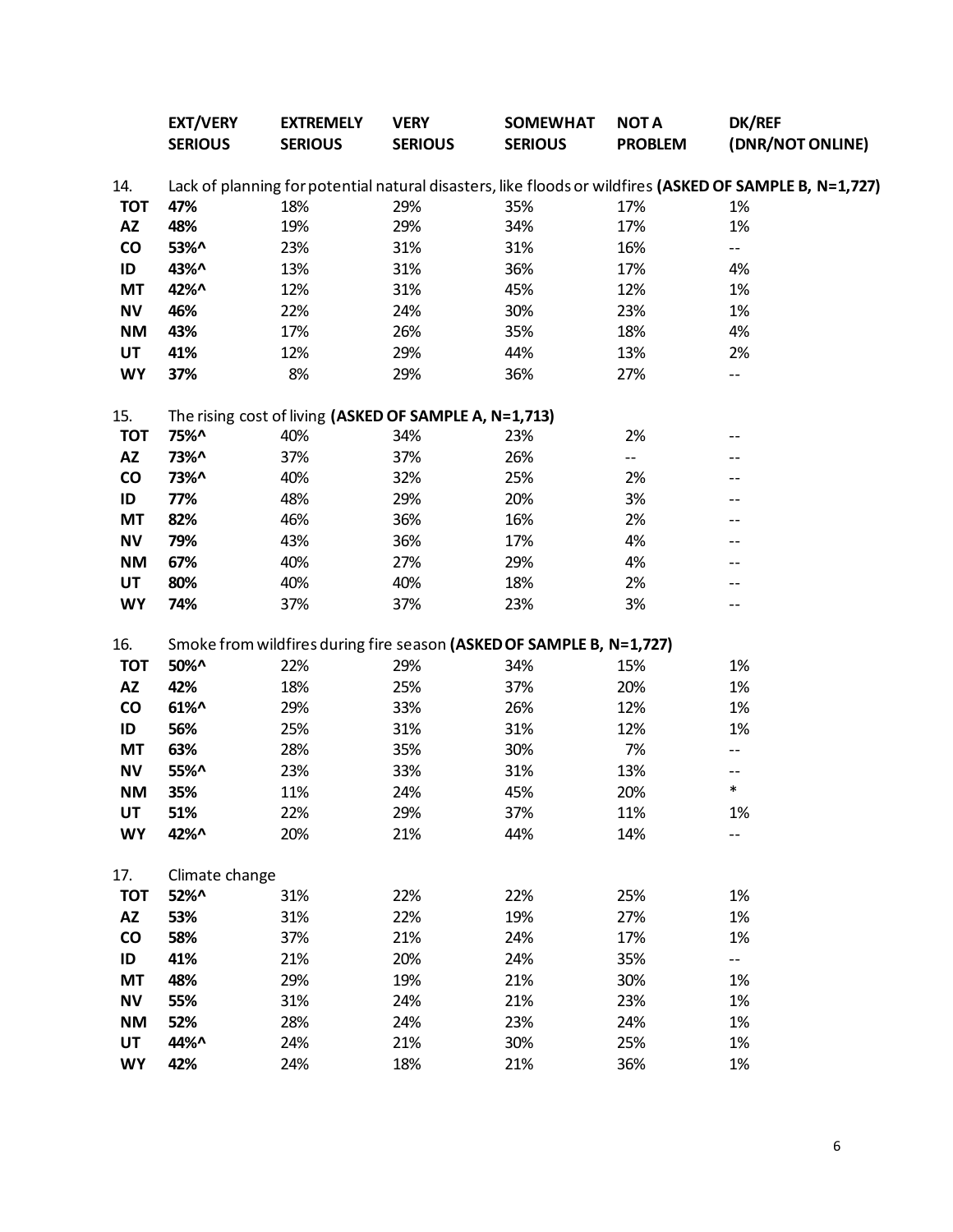|            | <b>EXT/VERY</b><br><b>SERIOUS</b> | <b>EXTREMELY</b><br><b>SERIOUS</b>    | <b>VERY</b><br><b>SERIOUS</b> | <b>SOMEWHAT</b><br><b>SERIOUS</b> | <b>NOT A</b><br><b>PROBLEM</b> | <b>DK/REF</b><br>(DNR/NOT ONLINE) |
|------------|-----------------------------------|---------------------------------------|-------------------------------|-----------------------------------|--------------------------------|-----------------------------------|
| 18.        |                                   | Poorly-planned growth and development |                               |                                   |                                |                                   |
| <b>TOT</b> | 59%^                              | 26%                                   | 32%                           | 30%                               | 9%                             | 2%                                |
| AZ         | 56%                               | 21%                                   | 35%                           | 32%                               | 11%                            | 1%                                |
| CO         | 64%                               | 31%                                   | 33%                           | 27%                               | 8%                             | 1%                                |
| ID         | 61%                               | 30%                                   | 31%                           | 28%                               | 9%                             | 2%                                |
| МT         | 56%                               | 24%                                   | 32%                           | 35%                               | 8%                             | 1%                                |
| <b>NV</b>  | 58%                               | 27%                                   | 31%                           | 31%                               | 9%                             | 2%                                |
| NΜ         | 56%                               | 23%                                   | 33%                           | 31%                               | 9%                             | 4%                                |
| UT         | $61\%$ ^                          | 31%                                   | 31%                           | 30%                               | 7%                             | 1%                                |
| <b>WY</b>  | 42%                               | 17%                                   | 25%                           | 39%                               | 17%                            | 2%                                |
| 19.        | The price of gasoline             |                                       |                               |                                   |                                |                                   |
| <b>TOT</b> | 57%^                              | 28%                                   | 28%                           | 30%                               | 13%                            |                                   |
| AZ         | 65%^                              | 32%                                   | 32%                           | 24%                               | 11%                            | --                                |
| CO         | 45%                               | 23%                                   | 22%                           | 35%                               | 19%                            | 1%                                |
| ID         | 61%                               | 27%                                   | 34%                           | 29%                               | 10%                            | --                                |
| MT         | 58%                               | 31%                                   | 27%                           | 30%                               | 12%                            | --                                |
| ΝV         | 62%                               | 33%                                   | 29%                           | 28%                               | 10%                            | --                                |
| <b>NM</b>  | 55%                               | 30%                                   | 25%                           | 31%                               | 14%                            | --                                |
| UT         | 56%                               | 25%                                   | 31%                           | 33%                               | 11%                            | --                                |
| <b>WY</b>  | 56%^                              | 25%                                   | 30%                           | 30%                               | 14%                            | --                                |

Thinking about the issue of wildfires  $-$ 

20. Do you think wildfires in the West are **(ROTATE :1-2)** - more of a problem than ten years ago, less of a problem than ten years ago, or about the same?

| TOTAL | <b>AZ</b> | <b>CO</b> | ID     | МT  | <b>NV</b> | <b>NM</b> | <u>UT</u> | <u>WY</u> |                                       |
|-------|-----------|-----------|--------|-----|-----------|-----------|-----------|-----------|---------------------------------------|
| 70%   | 66%       | 77%       | 67%    | 74% | 71%       | 66%       | 70%       | 70%       | MORE OF A PROBLEM                     |
| 2%    | 3%        | 1%        | 2%     | 2%  | 1%        | 2%        | 3%        | 3%        | LESS OF A PROBLEM                     |
| 26%   | 29%       | 21%       | 30%    | 23% | 25%       | 31%       | 26%       | 26%       | <b>ABOUTTHE SAME</b>                  |
| 1%    | 2%        | 1%        | 1%     | 1%  | 3%        | 1%        | 1%        | 1%        | NO OPINION/UNSURE<br>(DNR/NOT ONLINE) |
| 1%    | $\ast$    | $-$       | $\ast$ | --  |           | --        | $\ast$    | $- -$     | <b>REFUSED</b><br>(DNR/NOT ONLINE)    |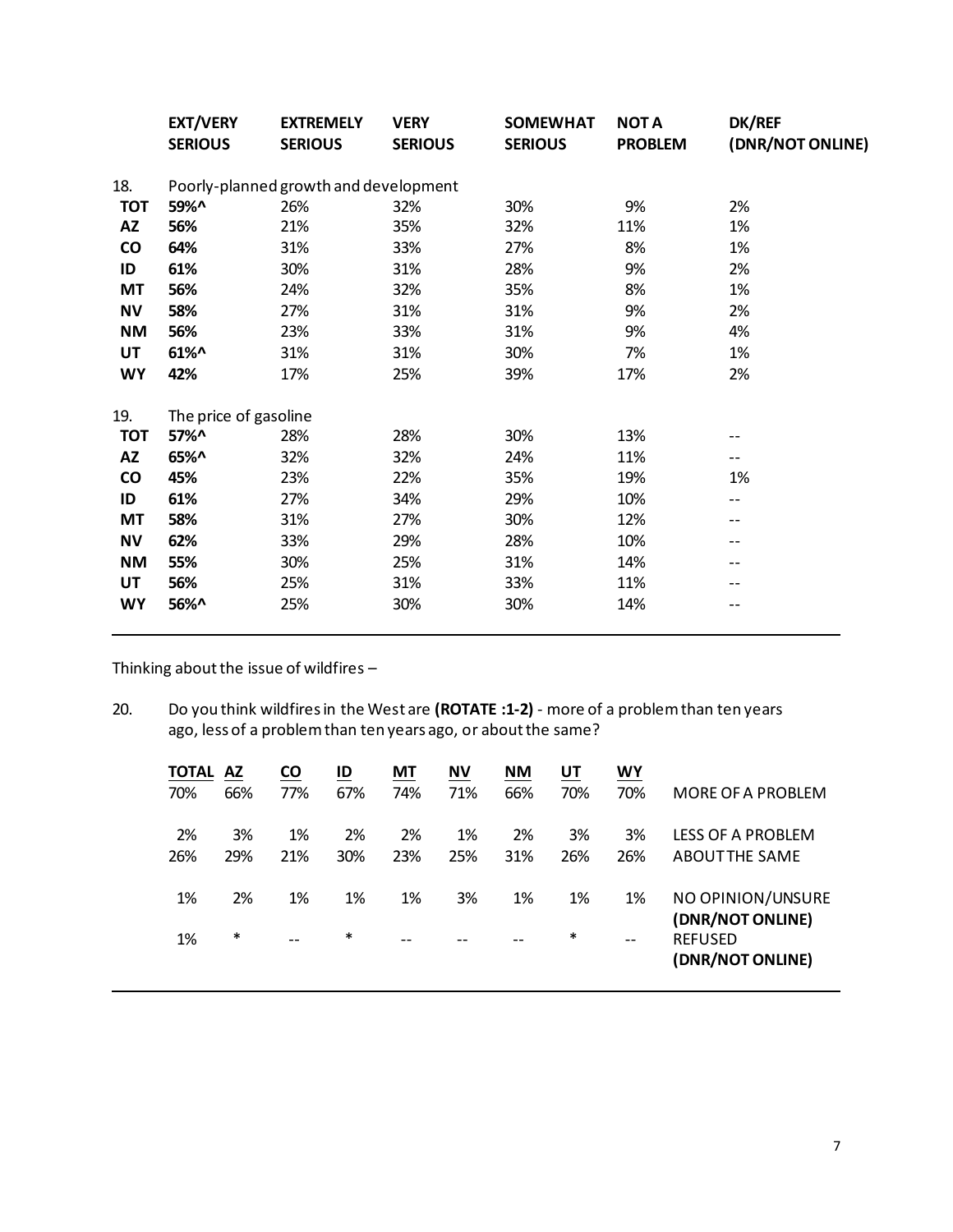# **(ASKED ONLY IN AZ, CO, NV, NM, UT, WY)(ASKED OF N=3,047 RESPONDENTS)**

Switching now to thinking about waterin the West –

21. Many experts say that **(INSERT STATE)** will likely face water shortage situations in the future. They say that we face a choice in how we address that shortage. So, which one of the following would you prefer state water officials invest more time and resources in pursuing? **(ROTATE)**

Usingour current water supply more wisely, by encouraging more water conservation, reducing use, and increasing recycling of water

... OR ...

Diverting more waterfrom rivers in less populated areas of the state to communities where more people live

| <b>TOTAL</b> | AZ  | <b>CO</b> | <b>NV</b> | NΜ     | UT  | WY     |                                |
|--------------|-----|-----------|-----------|--------|-----|--------|--------------------------------|
| 81%          | 79% | 87%       | 71%       | 81%    | 84% | 81%    | USING OUR CURRENT WATER SUPPLY |
| 14%          | 15% | 11%       | 22%       | 15%    | 11% | 14%    | DIVERTING MORE WATER           |
| 2%           | 2%  | $\ast$    | 3%        | 2%     | 2%  | $\ast$ | <b>BOTH (DNR/NOT ONLINE)</b>   |
| 1%           | 1%  | 1%        | 3%        | $\ast$ | 2%  | 2%     | SOMETHING ELSE/OTHER (DNR/NOT  |
|              |     |           |           |        |     |        | <b>ONLINE</b> )                |
| 1%           | 1%  | $-$       | $\ast$    | 1%     | $-$ | 2%     | DON'T DO ANYTHING/NOTHING/NO   |
|              |     |           |           |        |     |        | <b>NEED (DNR/NOT ONLINE)</b>   |
| 1%           | 2%  | 1%        | 1%        | 1%     | 1%  | 1%     | UNSURE/REFUSED (DNR/NOT        |
|              |     |           |           |        |     |        | <b>ONLINE</b> )                |
|              |     |           |           |        |     |        |                                |

22. When you think about the presence of national public lands in **STATE** such as national parks, national forests, national monuments, or national wildlife refuges, do you think that having such lands helps our economy, hurts our economy, or has little impact on our economy? **(ROTATE :1- 2)**

| <b>TOTAL AZ</b> |     | CO     | ID  | <b>MT</b> | NV  | <b>NM</b> | UT  | WY  |                                            |
|-----------------|-----|--------|-----|-----------|-----|-----------|-----|-----|--------------------------------------------|
| 74%             | 69% | 83%    | 72% | 85%       | 61% | 71%       | 81% | 85% | <b>HELPS</b>                               |
| 5%              | 6%  | 3%     | 8%  | 5%        | 6%  | 4%        | 8%  | 4%  | <b>HURTS</b>                               |
| 19%             | 24% | 14%    | 19% | 9%        | 31% | 24%       | 10% | 10% | LITTLE IMPACT                              |
| 2%              | 1%  | $\ast$ | 1%  | 1%        | 2%  | 1%        | 1%  | 1%  | UNSURE/REFUSED (DNR/NOT<br><b>ONLINE</b> ) |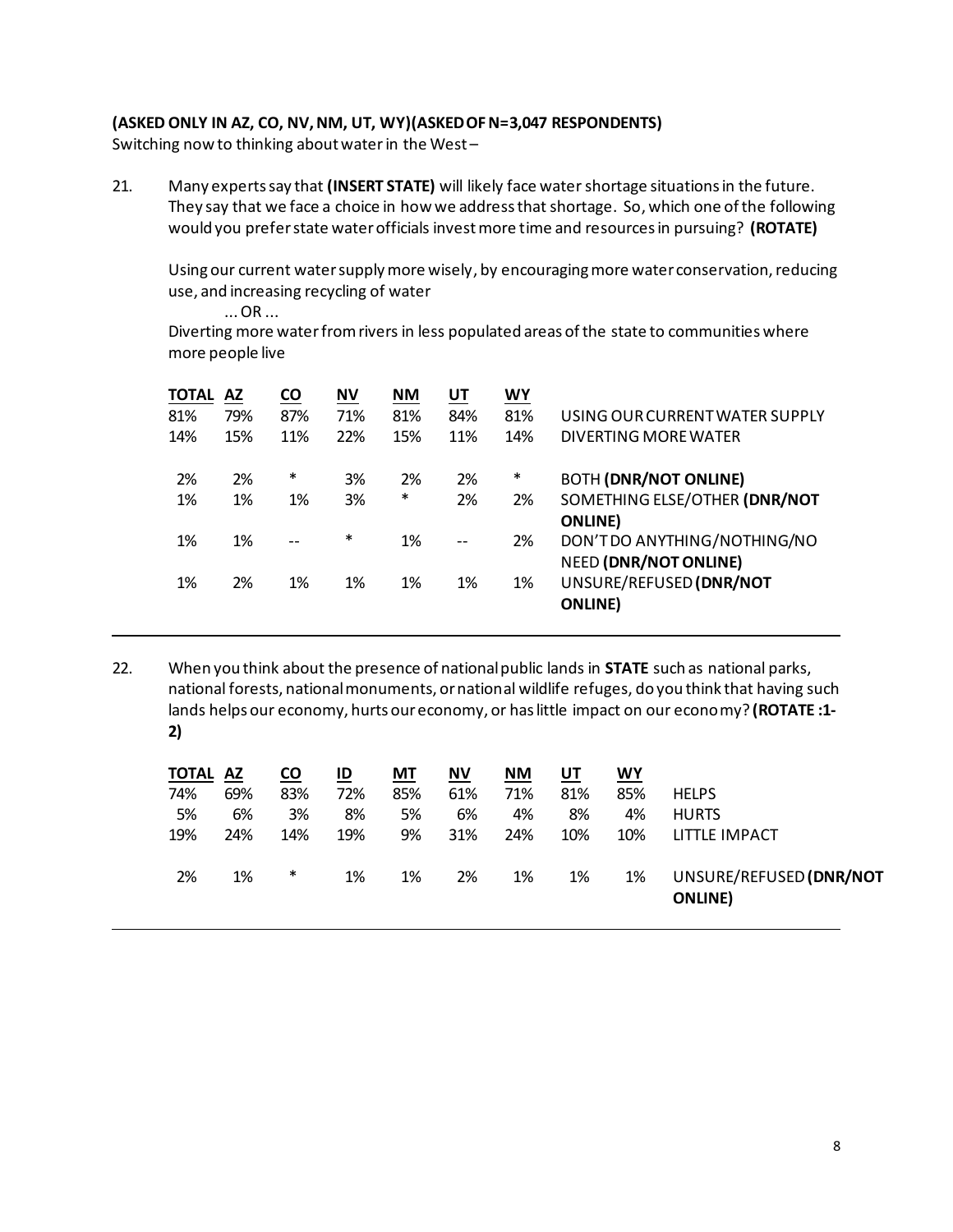23. Which one would you prefer your Member of Congress place more emphasis on in upcoming decisionsregarding national public lands? **(ROTATE :1-2)**

Ensuring we protect sources of clean water, our air quality and wildlife habitat while providing opportunities to visit and recreate on our national public lands. ...or...

Ensuring we produce more domestic energy by maximizing the amount of national public lands available for responsible oil and gas drilling and mining.

| <b>TOTAL</b> | AZ  | <u>co</u> | ID  | МT     | $\underline{\mathsf{N}}\mathsf{V}$ | $M$ | <u>UT</u> | <u>WY</u> |                                            |
|--------------|-----|-----------|-----|--------|------------------------------------|-----|-----------|-----------|--------------------------------------------|
| 67%          | 69% | 70%       | 64% | 66%    | 68%                                | 64% | 65%       | 55%       | CONSERVE/RECREATE                          |
| 28%          | 26% | 28%       | 28% | 31%    | 23%                                | 32% | 30%       | 41%       | <b>ENERGY PRODUCT</b>                      |
| 2%           | 3%  | 1%        | 5%  | 2%     | 3%                                 | 3%  | 2%        | 2%        | <b>BOTH (DNR/NOT ONLINE)</b>               |
| 1%           | 1%  | $\ast$    | 1%  | $\ast$ | 3%                                 | $-$ | 1%        | 1%        | NEITHER/OTHER (DNR/NOT<br><b>ONLINE</b> )  |
| 2%           | 1%  | 1%        | 2%  | 1%     | 3%                                 | 1%  | 2%        | 1%        | UNSURE/REFUSED (DNR/NOT<br><b>ONLINE</b> ) |

Currently, oil and gas companies lease more than 25 million acres of national public lands from the U.S. government. Oil and gas drilling is already taking place on half that land.

24. Which one best describes what you think should happen with oil and gas development on national public lands in the future? Do you think that… **(ROTATE :1-3)** we should stop all oil and gas development on public lands, we should strictly limit where and how new oil and gas development takes place on public lands, or we should expand oil and gas development on public lands?

| <b>TOTAL AZ</b> |     | $\underline{\mathsf{co}}$ | ID  | MT  | <b>NV</b> | <b>NM</b> | <u>UT</u> | <u>WY</u> |                                            |
|-----------------|-----|---------------------------|-----|-----|-----------|-----------|-----------|-----------|--------------------------------------------|
| 15%             | 19% | 14%                       | 12% | 14% | 16%       | 14%       | 9%        | 6%        | <b>STOP ALL</b>                            |
| 55%             | 51% | 61%                       | 58% | 59% | 53%       | 53%       | 57%       | 51%       | <b>STRICTLY LIMIT</b>                      |
| 28%             | 27% | 24%                       | 27% | 27% | 29%       | 31%       | 31%       | 41%       | EXPAND                                     |
| 2%              | 3%  | 1%                        | 3%  | *   | 2%        | 2%        | 3%        | 2%        | UNSURE/REFUSED (DNR/NOT<br><b>ONLINE</b> ) |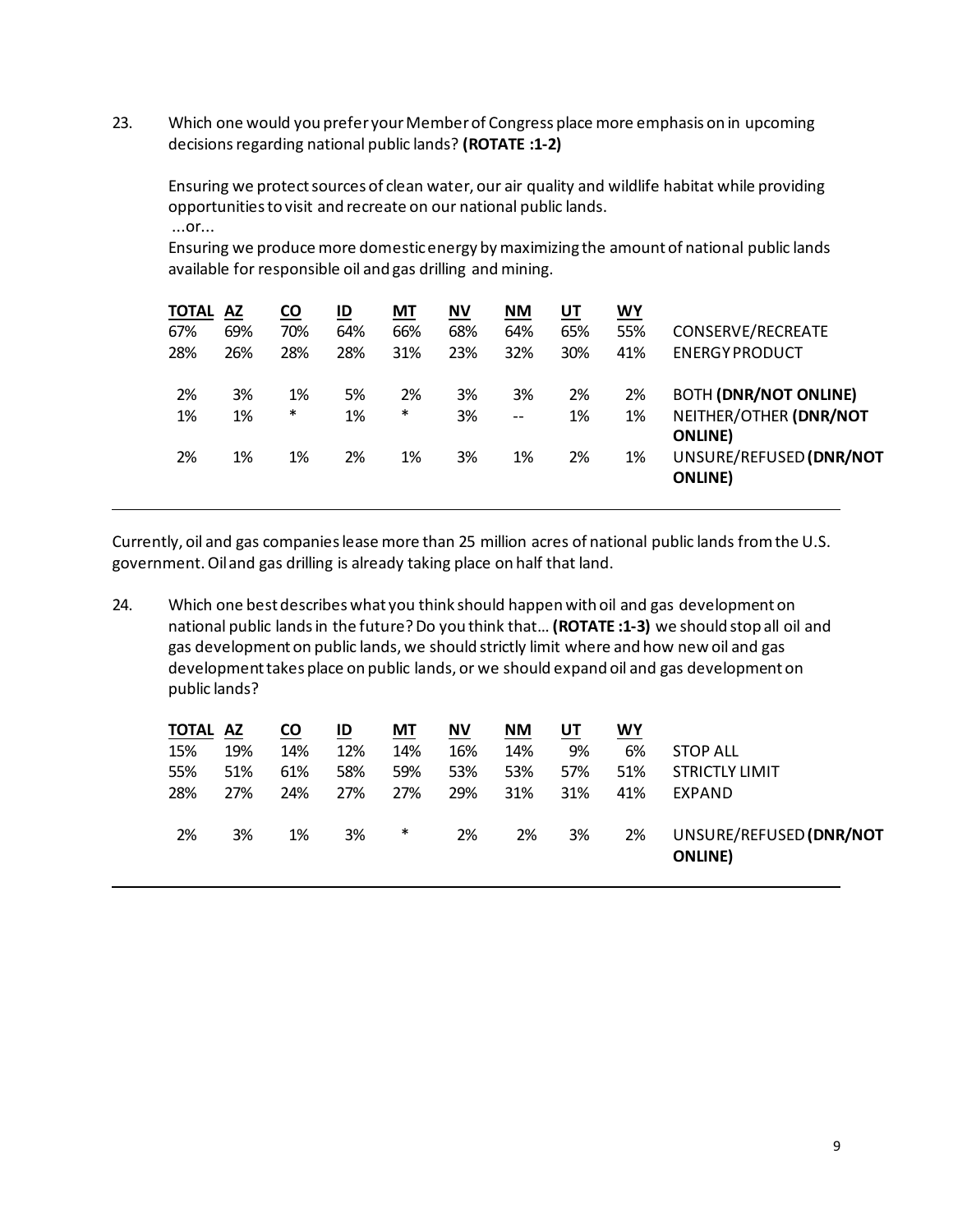25. Over the past year, how many times do you think you have visited national public lands such as national parks, national forests, national monuments, national wildlife refuges, or other national public lands? **(ROTATE TOP TO BOTTOM/BOTTOM TO TOP)**

| <b>TOTAL</b> | AZ  | <b>CO</b> | ID   | <b>MT</b>         | <b>NV</b> | <b>NM</b> | UT  | <b>WY</b> |                                   |
|--------------|-----|-----------|------|-------------------|-----------|-----------|-----|-----------|-----------------------------------|
| 20%          | 23% | 20%       | 16%  | 14%               | 22%       | 20%       | 18% | 16%       | <b>ONCE OR TWICE</b>              |
| 20%          | 19% | 21%       | 19%  | 16%               | 23%       | 16%       | 25% | 17%       | 3-5 TIMES                         |
| 18%          | 19% | 16%       | 17%  | 15%               | 19%       | 19%       | 19% | 12%       | 6-10 TIMES                        |
| 11%          | 10% | 12%       | 14%  | 13%               | 10%       | 11%       | 12% | 13%       | <b>11-20 TIMES</b>                |
| 19%          | 16% | 20%       | 24%  | 36%               | 14%       | 20%       | 16% | 36%       | <b>MORE THAN 20 TIMES</b>         |
|              |     |           |      |                   |           |           |     |           |                                   |
| 11%          | 13% | 11%       | 10%  | 7%                | 12%       | 13%       | 9%  | 5%        | ZERO/NONE                         |
|              |     |           |      |                   |           |           |     |           |                                   |
| 1%           | *   | $\ast$    | 1%   | $\qquad \qquad -$ | 1%        | 1%        | 1%  | 1%        | UNSURE/REFUSED (DNR/NOT           |
|              |     |           |      |                   |           |           |     |           | <b>ONLINE</b>                     |
|              |     |           |      |                   |           |           |     |           |                                   |
| 88%          | 87% | 89%       | 89%^ | $93\%$            | 87%       | 86%       | 90% | 94%       | <b>TOTAL VISITED IN LAST YEAR</b> |
|              |     |           |      |                   |           |           |     |           |                                   |

There are a number of different proposals addressing public lands, water and wildlife in the West, some of which have already been putinto place in some Western states or are being considered. For each one, please tell me if you would support **(ROTATE)** or oppose a similar proposal in your state.

**(IF SUPPORT/OPPOSE)** And, do you STRONGLY (choice) or just SOMEWHAT (choice)?

| <b>TOTAL</b> | <b>TOTAL</b>   | <b>STR</b>                    | <b>SMWT</b> | <b>SMWT</b> | <b>STR</b> |      | (DNR/NOT ONLINE) |
|--------------|----------------|-------------------------------|-------------|-------------|------------|------|------------------|
|              | SUPPORT OPPOSE | SUPPORT SUPPORT OPPOSE OPPOSE |             |             |            | - DK | <b>REF</b>       |

The (first/next) one is... **(RANDOMIZE)**

26. Addressing the backlog of infrastructure repairs, reducing risk of wildfires, and natural resource protection on national public lands such as National Parks by providing jobs and training to unemployed people. **(ASKED OF SAMPLE A, N=1,713)**

| 91%    | 7%^ | 60% | 31% | 4% | 2% | 2% | $- -$ |
|--------|-----|-----|-----|----|----|----|-------|
| 93%^   | 6%  | 63% | 29% | 3% | 3% | 2% | --    |
| 90%    | 7%  | 61% | 29% | 5% | 2% | 3% | $- -$ |
| 83%    | 15% | 50% | 33% | 7% | 7% | 1% | 1%    |
| 89%    | 9%  | 54% | 35% | 5% | 4% | 2% | $- -$ |
| $91\%$ | 7%  | 68% | 24% | 5% | 2% | 1% | --    |
| 94%    | 5%  | 58% | 36% | 4% | 1% | 1% | --    |
| 92%    | 5%  | 49% | 43% | 4% | 2% | 2% | 1%    |
| 91%    | 7%^ | 59% | 32% | 5% | 3% | 1% | $- -$ |
|        |     |     |     |    |    |    |       |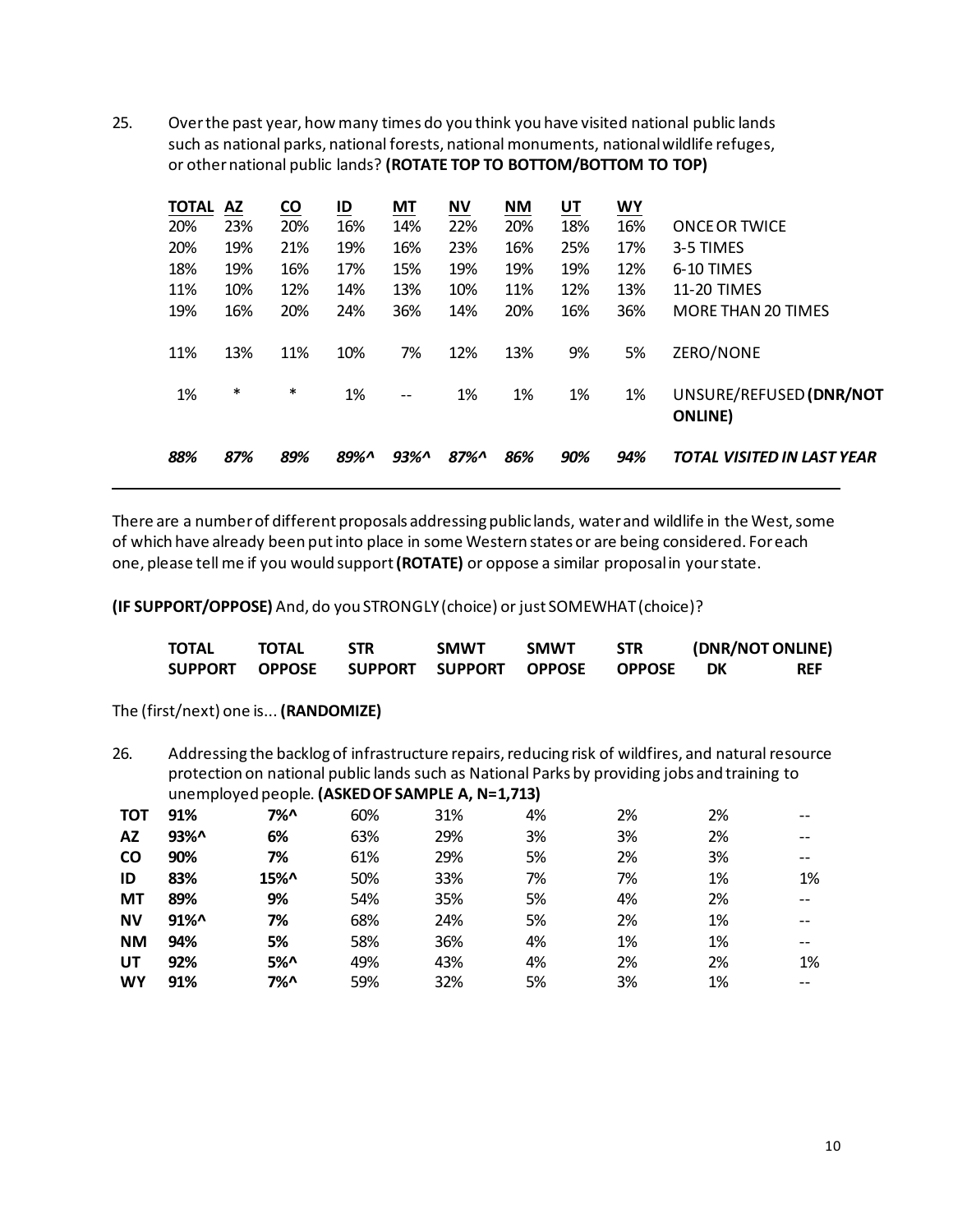|            | <b>TOTAL</b>   | <b>TOTAL</b>  | <b>STR</b>                                                                                        | <b>SMWT</b>    | <b>SMWT</b>   | <b>STR</b>    | (DNR/NOT ONLINE) |                          |
|------------|----------------|---------------|---------------------------------------------------------------------------------------------------|----------------|---------------|---------------|------------------|--------------------------|
|            | <b>SUPPORT</b> | <b>OPPOSE</b> | <b>SUPPORT</b>                                                                                    | <b>SUPPORT</b> | <b>OPPOSE</b> | <b>OPPOSE</b> | <b>DK</b>        | <b>REF</b>               |
|            |                |               |                                                                                                   |                |               |               |                  |                          |
| 27.        |                |               | Providing funding to ensure more communities, especially those that have historically lacked      |                |               |               |                  |                          |
|            |                |               | access, have safe and nearby parks and natural areas. (ASKED OF SAMPLE B, N=1,727)                |                |               |               |                  |                          |
| <b>TOT</b> | 81%            | 16%           | 44%                                                                                               | 37%            | 10%           | 6%            | 2%               | 1%                       |
| <b>AZ</b>  | 80%^           | 18%           | 43%                                                                                               | 36%            | 10%           | 8%            | 2%               | 1%                       |
| co         | 91%            | 9%            | 48%                                                                                               | 43%            | 7%            | 2%            | $-$              | $\overline{\phantom{a}}$ |
| ID         | 74%^           | 18%           | 35%                                                                                               | 40%            | 10%           | 8%            | 6%               | 1%                       |
| <b>MT</b>  | 80%            | 17%           | 46%                                                                                               | 34%            | 9%            | 8%            | 2%               | 1%                       |
| <b>NV</b>  | 78%            | 16%           | 52%                                                                                               | 26%            | 8%            | 8%            | 5%               | 1%                       |
| <b>NM</b>  | 82%^           | 16%           | 51%                                                                                               | 30%            | 11%           | 5%            | 2%               | $-$                      |
| <b>UT</b>  | 76%            | 22%           | 34%                                                                                               | 42%            | 13%           | 9%            | 2%               | $\overline{\phantom{a}}$ |
| <b>WY</b>  | 73%            | 21%           | 28%                                                                                               | 45%            | 12%           | 9%            | 4%               | 2%                       |
| 28.        |                |               | Requiring oil and gas companies to use updated equipment and technology to prevent leaks of       |                |               |               |                  |                          |
|            |                |               | methane gas and other pollution into the air. (ASKED OF SAMPLE A, N=1,713)                        |                |               |               |                  |                          |
| <b>TOT</b> | 91%            | 8%            | 70%                                                                                               | 21%            | 5%            | 3%            | 1%               | $\overline{\phantom{a}}$ |
| <b>AZ</b>  | 89%            | 10%           | 69%                                                                                               | 20%            | 6%            | 4%            | 1%               | $- -$                    |
| co         | 93%            | 6%            | 75%                                                                                               | 18%            | 4%            | 2%            | 1%               | $\overline{\phantom{a}}$ |
| ID         | 88%^           | 10%           | 57%                                                                                               | 30%            | 5%            | 5%            | 1%               | 1%                       |
| <b>MT</b>  | 93%^           | 7%            | 70%                                                                                               | 22%            | 4%            | 3%            | 1%               | $-$                      |
| <b>NV</b>  | 93%            | 6%            | 76%                                                                                               | 17%            | 2%            | 4%            | 1%               | $\overline{\phantom{a}}$ |
| <b>NM</b>  | 88%            | 12%           | 65%                                                                                               | 23%            | 5%            | 7%            | $-$              | $\overline{\phantom{a}}$ |
| UT         | 91%^           | 7%            | 68%                                                                                               | 24%            | 6%            | 1%            | 1%               | 1%                       |
| <b>WY</b>  | 88%            | 11%           | 62%                                                                                               | 26%            | 8%            | 3%            | 1%               | $-$                      |
|            |                |               |                                                                                                   |                |               |               |                  |                          |
| 29.        |                |               | Requiring oil and gas companies, rather than federal and state governments, to pay for all of the |                |               |               |                  |                          |
|            |                |               | clean-up and land restoration costs after drilling is finished. (ASKED OF SAMPLE B, N=1,727)      |                |               |               |                  |                          |
| <b>TOT</b> | 91%            | 7%            | 74%                                                                                               | 17%            | 4%            | 3%            | 1%               | 1%                       |
| <b>AZ</b>  | 89%            | 9%            | 74%                                                                                               | 15%            | 3%            | 6%            | 1%               | 1%                       |
| co         | 93%^           | 6%            | 73%                                                                                               | 19%            | 4%            | 1%            | 2%               | $- -$                    |
| ID         | 95%^           | 4%            | 79%                                                                                               | 17%            | 2%            | 2%            | $-$              | $\overline{\phantom{a}}$ |
| <b>MT</b>  | 95%            | 4%^           | 79%                                                                                               | 16%            | 3%            | 2%            | $-$              | $-$                      |
| <b>NV</b>  | 91%            | 7%            | 79%                                                                                               | 12%            | 3%            | 4%            | 2%               | $-$                      |
| <b>NM</b>  | 92%            | 7%            | 70%                                                                                               | 22%            | 5%            | 2%            | 1%               | $-$                      |
| UT         | 92%            | 7%            | 70%                                                                                               | 22%            | 5%            | 2%            | 1%               | $-$                      |
| <b>WY</b>  | 94%            | 4%            | 70%                                                                                               | 24%            | 3%            | 1%            | 2%               | $\overline{\phantom{a}}$ |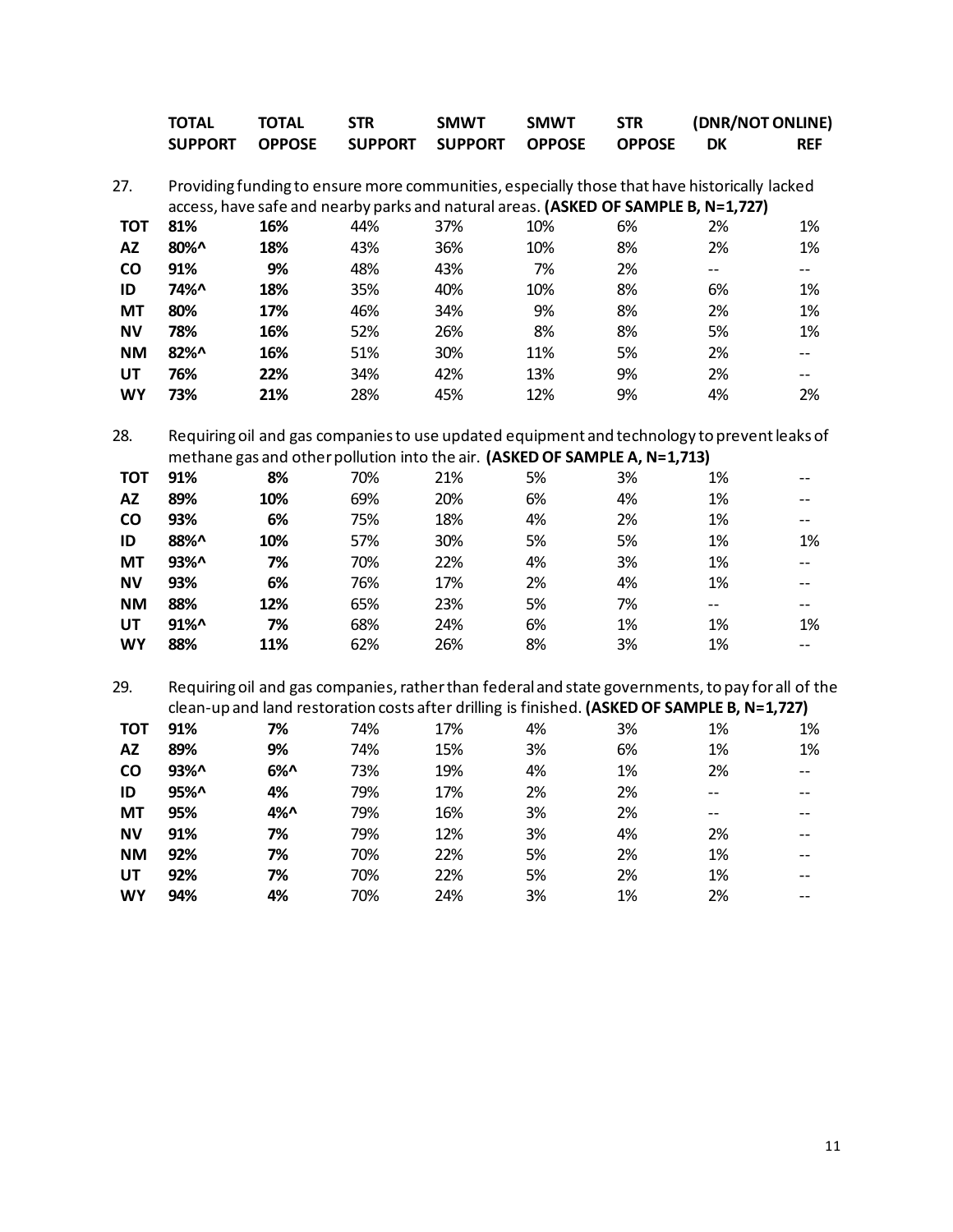|                        | <b>TOTAL</b>   | <b>TOTAL</b>  | <b>STR</b>                                                                                      | <b>SMWT</b>    | <b>SMWT</b>   | <b>STR</b>    | (DNR/NOT ONLINE) |                          |  |
|------------------------|----------------|---------------|-------------------------------------------------------------------------------------------------|----------------|---------------|---------------|------------------|--------------------------|--|
|                        | <b>SUPPORT</b> | <b>OPPOSE</b> | <b>SUPPORT</b>                                                                                  | <b>SUPPORT</b> | <b>OPPOSE</b> | <b>OPPOSE</b> | DK               | <b>REF</b>               |  |
|                        |                |               |                                                                                                 |                |               |               |                  |                          |  |
| 30.                    |                |               | Increasing the fees that oil and gas companies pay to have the opportunity to drill on national |                |               |               |                  |                          |  |
|                        |                |               | public lands. (ASKED OF SAMPLE A, N=1,713)                                                      |                |               |               |                  |                          |  |
| <b>TOT</b>             | 65%^           | 33%           | 40%                                                                                             | 24%            | 17%           | 16%           | 2%               |                          |  |
| <b>AZ</b>              | 63%            | 35%           | 43%                                                                                             | 20%            | 14%           | 21%           | 2%               | --                       |  |
| CO                     | 66%            | 32%^          | 42%                                                                                             | 24%            | 19%           | 12%           | 2%               | --                       |  |
| ID                     | 61%            | 36%           | 36%                                                                                             | 25%            | 20%           | 16%           | 2%               | 1%                       |  |
| MT                     | 62%            | 36%           | 40%                                                                                             | 22%            | 21%           | 15%           | 2%               | $- -$                    |  |
| <b>NV</b>              | 67%            | 32%           | 38%                                                                                             | 29%            | 17%           | 15%           | 1%               | $\overline{\phantom{a}}$ |  |
| <b>NM</b>              | $67%$ ^        | 32%           | 43%                                                                                             | 23%            | 14%           | 18%           | 1%               | 1%                       |  |
| UT                     | 65%            | 32%           | 37%                                                                                             | 28%            | 15%           | 17%           | 2%               | 1%                       |  |
| <b>WY</b>              | 65%            | 34%           | 35%                                                                                             | 30%            | 17%           | 17%           | 1%               | --                       |  |
| 31.                    |                |               | Setting a national goal of conserving thirty percent of land and inland waters in America, and  |                |               |               |                  |                          |  |
|                        |                |               | thirty percent of its ocean areas by the year 2030. (ASKED OF SAMPLE B, N=1,727)                |                |               |               |                  |                          |  |
| <b>TOT</b>             | 77%            | 20%           | 48%                                                                                             | 29%            | 10%           | 10%           | 3%               | $\overline{\phantom{m}}$ |  |
| <b>AZ</b>              | 79%^           | 19%           | 51%                                                                                             | 27%            | 10%           | 9%            | 2%               | 1%                       |  |
| CO                     | 83%^           | 14%           | 54%                                                                                             | 30%            | 8%            | 6%            | 2%               | $- -$                    |  |
| ID                     | 71%            | 23%           | 46%                                                                                             | 25%            | 11%           | 12%           | 5%               | 1%                       |  |
| <b>MT</b>              | 71%            | 27%           | 44%                                                                                             | 27%            | 11%           | 16%           | 2%               | $\ast$                   |  |
| <b>NV</b>              | 77%            | 19%           | 49%                                                                                             | 28%            | 9%            | 10%           | 3%               | 1%                       |  |
| <b>NM</b>              | 79%            | 18%           | 46%                                                                                             | 33%            | 9%            | 9%            | 3%               | --                       |  |
| UT                     | 64%            | 29%           | 33%                                                                                             | 31%            | 16%           | 13%           | 7%               | --                       |  |
| <b>WY</b>              | 66%            | 29%^          | 30%                                                                                             | 36%            | 14%           | 16%           | 4%               | $-$                      |  |
| 32.                    |                |               | Gradually transitioning to one hundred percent of our energy being produced from clean,         |                |               |               |                  |                          |  |
|                        |                |               | renewable sources like solar and wind over the next ten to fifteen years. (ASKED OF SAMPLE A,   |                |               |               |                  |                          |  |
|                        | $N=1,713$      |               |                                                                                                 |                |               |               |                  |                          |  |
| <b>TOT</b>             | 66%^           | 33%           | 45%                                                                                             | 20%            | 10%           | 23%           | 1%               |                          |  |
| <b>AZ</b>              | 69%            | 30%           | 51%                                                                                             | 18%            | 9%            | 21%           | 1%               | --                       |  |
| CO                     | 68%            | 31%           | 47%                                                                                             | 21%            | 9%            | 22%           | 1%               | --                       |  |
|                        | 57%            | 41%           | 34%                                                                                             | 23%            | 9%            | 32%           | 1%               |                          |  |
| ID                     |                |               |                                                                                                 |                |               |               |                  | 1%                       |  |
| <b>MT</b>              | 59%            | 40%^          | 40%                                                                                             | 19%            | 14%           | 25%           | 2%               |                          |  |
| <b>NV</b><br><b>NM</b> | 71%<br>63%     | 26%^          | 51%<br>48%                                                                                      | 20%            | 8%            | 19%<br>29%    | 2%<br>1%         |                          |  |
|                        |                | 36%           |                                                                                                 | 15%            | 7%            |               |                  |                          |  |
| UT                     | 61%            | 36%           | 35%                                                                                             | 26%            | 13%           | 23%           | 2%<br>$\ast$     | 1%                       |  |
| <b>WY</b>              | 49%            | 51%           | 28%                                                                                             | 21%            | 17%           | 34%           |                  | --                       |  |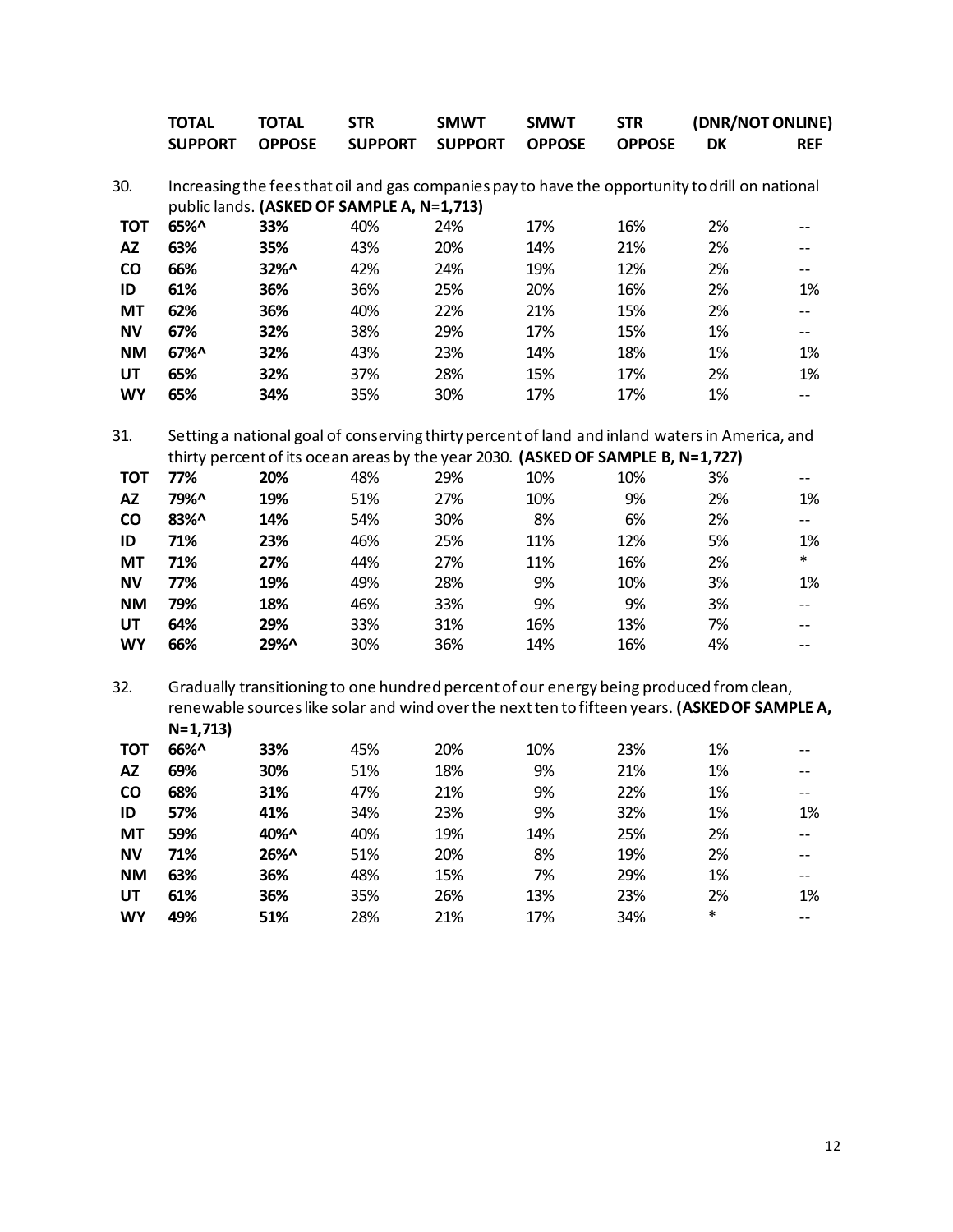|                        | <b>TOTAL</b><br><b>SUPPORT</b> | <b>TOTAL</b><br><b>OPPOSE</b> | <b>STR</b><br><b>SUPPORT</b> | <b>SMWT</b><br><b>SUPPORT</b>                                                                                                                                                                                                                                                                                                                                                                                                                             | <b>SMWT</b><br><b>OPPOSE</b> | <b>STR</b><br><b>OPPOSE</b> | (DNR/NOT ONLINE)<br><b>DK</b> | <b>REF</b>               |
|------------------------|--------------------------------|-------------------------------|------------------------------|-----------------------------------------------------------------------------------------------------------------------------------------------------------------------------------------------------------------------------------------------------------------------------------------------------------------------------------------------------------------------------------------------------------------------------------------------------------|------------------------------|-----------------------------|-------------------------------|--------------------------|
| 33.                    |                                |                               |                              | Creating new national parks, national monuments, national wildlife refuges and tribal protected                                                                                                                                                                                                                                                                                                                                                           |                              |                             |                               |                          |
|                        |                                |                               |                              | areas to protect historic sites or areas for outdoor recreation. (ASKED OF SAMPLE B, N=1,727)                                                                                                                                                                                                                                                                                                                                                             |                              |                             |                               |                          |
| <b>TOT</b>             | 80%                            | 18%^                          | 50%                          | 30%                                                                                                                                                                                                                                                                                                                                                                                                                                                       | 10%                          | 9%                          | 2%                            |                          |
| $\mathsf{A}\mathsf{Z}$ | 82%                            | 16%                           | 52%                          | 30%                                                                                                                                                                                                                                                                                                                                                                                                                                                       | 8%                           | 8%                          | 2%                            | --                       |
| CO                     | 86%^                           | 13%                           | 54%                          | 33%                                                                                                                                                                                                                                                                                                                                                                                                                                                       | 8%                           | 5%                          | 1%                            | --                       |
| ID                     | 73%                            | 21%^                          | 42%                          | 31%                                                                                                                                                                                                                                                                                                                                                                                                                                                       | 14%                          | 8%                          | 4%                            | 1%                       |
| MT                     | 73%                            | 25%                           | 50%                          | 23%                                                                                                                                                                                                                                                                                                                                                                                                                                                       | 11%                          | 14%                         | 1%                            | 1%                       |
| <b>NV</b>              | 84%^                           | 14%                           | 54%                          | 31%                                                                                                                                                                                                                                                                                                                                                                                                                                                       | 8%                           | 6%                          | 2%                            | --                       |
| <b>NM</b>              | 82%                            | 18%                           | 53%                          | 29%                                                                                                                                                                                                                                                                                                                                                                                                                                                       | 9%                           | 9%                          | $- -$                         | $- -$                    |
| <b>UT</b>              | 64%                            | 33%^                          | 34%                          | 30%                                                                                                                                                                                                                                                                                                                                                                                                                                                       | 14%                          | 18%                         | 3%                            | 1%                       |
| <b>WY</b>              | 71%                            | 27%                           | 39%                          | 32%                                                                                                                                                                                                                                                                                                                                                                                                                                                       | 16%                          | 11%                         | 2%                            | $-$                      |
| 34.                    |                                |                               |                              | Increasing federal funding to extend running water and sanitation services to rural areas and                                                                                                                                                                                                                                                                                                                                                             |                              |                             |                               |                          |
|                        |                                |                               |                              | tribal communities that currently lack access. (ASKED OF SAMPLE A, N=1,713)                                                                                                                                                                                                                                                                                                                                                                               |                              |                             |                               |                          |
| <b>TOT</b>             | 87%                            | 12%                           | 56%                          | 31%                                                                                                                                                                                                                                                                                                                                                                                                                                                       | 7%                           | 5%                          | 1%                            | --                       |
| <b>AZ</b>              | 91%                            | 9%                            | 62%                          | 29%                                                                                                                                                                                                                                                                                                                                                                                                                                                       | 6%                           | 3%                          | $- -$                         | --                       |
| CO                     | 84%^                           | 13%                           | 49%                          | 36%                                                                                                                                                                                                                                                                                                                                                                                                                                                       | 8%                           | 5%                          | 2%                            | $- -$                    |
| ID                     | 77%                            | 21%^                          | 42%                          | 35%                                                                                                                                                                                                                                                                                                                                                                                                                                                       | 9%                           | 11%                         | 1%                            | 1%                       |
| <b>MT</b>              | 86%^                           | 12%                           | 52%                          | 35%                                                                                                                                                                                                                                                                                                                                                                                                                                                       | 7%                           | 5%                          | 1%                            | --                       |
| <b>NV</b>              | 87%                            | 11%                           | 63%                          | 24%                                                                                                                                                                                                                                                                                                                                                                                                                                                       | 6%                           | 5%                          | 1%                            | 1%                       |
| <b>NM</b>              | 93%                            | 7%                            | 66%                          | 27%                                                                                                                                                                                                                                                                                                                                                                                                                                                       | 4%                           | 2%                          | 1%                            | --                       |
| UT                     | 88%^                           | 11%                           | 54%                          | 33%                                                                                                                                                                                                                                                                                                                                                                                                                                                       | 8%                           | 3%                          | $\overline{\phantom{a}}$      | 1%                       |
| <b>WY</b>              | 78%                            | 22%                           | 43%                          | 35%                                                                                                                                                                                                                                                                                                                                                                                                                                                       | 12%                          | 10%                         | --                            | $\overline{\phantom{a}}$ |
| A1.                    |                                |                               |                              | Enacting legislation that would make permanent the current ban on new uranium and other<br>mining on existing public lands, roughly one million acres, surrounding the Grand Canyon.<br>(ASKED IN ARIZONA ONLY, N=488 RESPONDENTS)                                                                                                                                                                                                                        |                              |                             |                               |                          |
|                        | 61%^                           | 36%                           | 42%                          | 18%                                                                                                                                                                                                                                                                                                                                                                                                                                                       | 15%                          | 21%                         | 3%                            |                          |
| $C1$ .                 | 89%^                           | 8%                            | 60%                          | Protecting existing public lands surrounding the Dolores River Canyon in western Colorado to<br>conserve important wildlife habitat, and safeguard the area's scenic beauty and support outdoor<br>recreation. (ASKED IN COLORADO ONLY, N=430 RESPONDENTS)<br>30%                                                                                                                                                                                         | 6%                           | 2%                          | 3%                            |                          |
| M1.                    |                                |                               |                              | Enacting the Blackfoot Clearwater Stewardship Act in western Montana, which would ensure<br>hunting and fishing access, safeguard streams flowing into the Blackfoot River, add nearly eighty<br>thousand acres of existing public lands to the Bob Marshall, Scapegoat, and Mission Mountains<br>wilderness areas, and create two new recreation areas and sustain timber harvest and habitat<br>restoration. (ASKED IN MONTANA ONLY, N=416 RESPONDENTS) |                              |                             |                               |                          |
|                        | 79%                            | 18%                           | 48%                          | 31%                                                                                                                                                                                                                                                                                                                                                                                                                                                       | 10%                          | 8%                          | 3%                            |                          |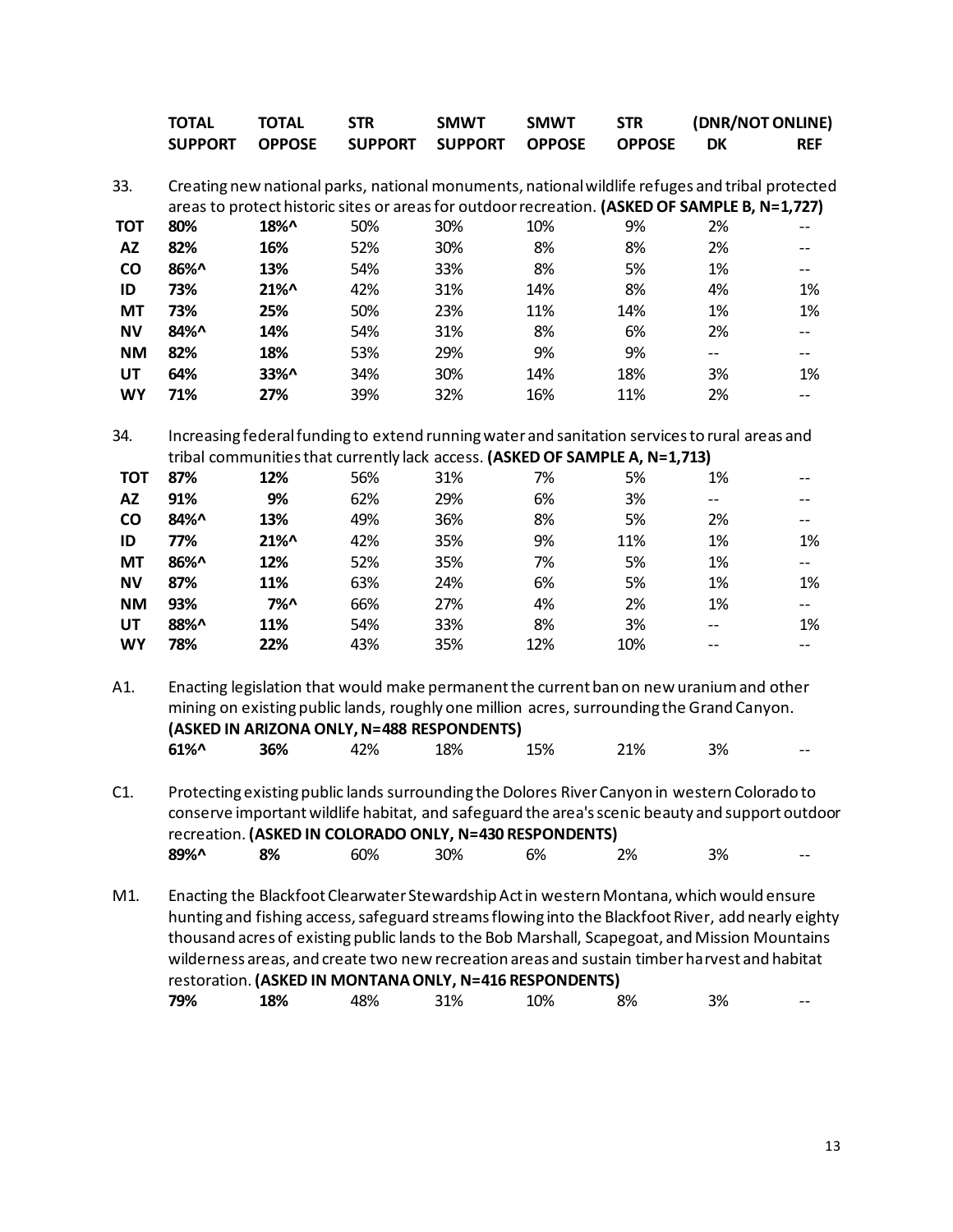|     | <b>TOTAL</b>   | TOTAL         | <b>STR</b>     | <b>SMWT</b>                                                    | <b>SMWT</b>   | <b>STR</b>    | (DNR/NOT ONLINE)                                                                                                                                                                                                                                                                                                                                                                                           |            |
|-----|----------------|---------------|----------------|----------------------------------------------------------------|---------------|---------------|------------------------------------------------------------------------------------------------------------------------------------------------------------------------------------------------------------------------------------------------------------------------------------------------------------------------------------------------------------------------------------------------------------|------------|
|     | <b>SUPPORT</b> | <b>OPPOSE</b> | <b>SUPPORT</b> | <b>SUPPORT</b>                                                 | <b>OPPOSE</b> | <b>OPPOSE</b> | DK                                                                                                                                                                                                                                                                                                                                                                                                         | <b>REF</b> |
| N1. | 73%            | 22%           | 44%            | be built. (ASKED IN NEW MEXICO ONLY, N=434 RESPONDENTS)<br>29% | 15%           | 7%            | Designating existing national public lands in the Caja del Rio plateau as a National Conservation<br>Area, which would increase protections for the grasslands and canyons along the Santa Fe River<br>and other small rivers flowing into the Rio Grande. This means these lands would continue to be<br>accessible for outdoor recreation, but a proposed highway and power transmission would not<br>5% |            |
| V1. | 79%            | 18%           | 55%            | (ASKED IN NEVADA ONLY, N=443 RESPONDENTS)<br>24%               | 9%            | 9%            | Designating existing public lands just east of the Mojave National Preserve in southern Nevada<br>as the Spirit Mountain national monument, which would ensure outdoor recreation and help<br>preserve sacred Native sites while not allowing energy development or mining on these lands.<br>3%                                                                                                           |            |

# **(ASKED IN UTAH ONLY, N=418 RESPONDENTS)**

- As you may know, President Biden recently restored protections for over a million acres of existing public lands in southeastern Utah, known as Bears Ears National Monument. This action was supported by five Native American tribes, and will protect natural areas and sacred Native sites while allowing continued access to camp, fish, hike, hunt, view wildlife, or ride ATVs. It would not allow new mining claims or oil and gas development, but existing leases and grazing rights are not affected. Do you think this is more of a good thing for the state, or more of a bad thing for the state?
	- 60% MORE OF A GOOD THING
	- 30% MORE OF A BAD THING
	- 9% NO OPINION **(DNR/NOT ONLINE)**
	- 1% REFUSED **(DNR/NOT ONLINE)**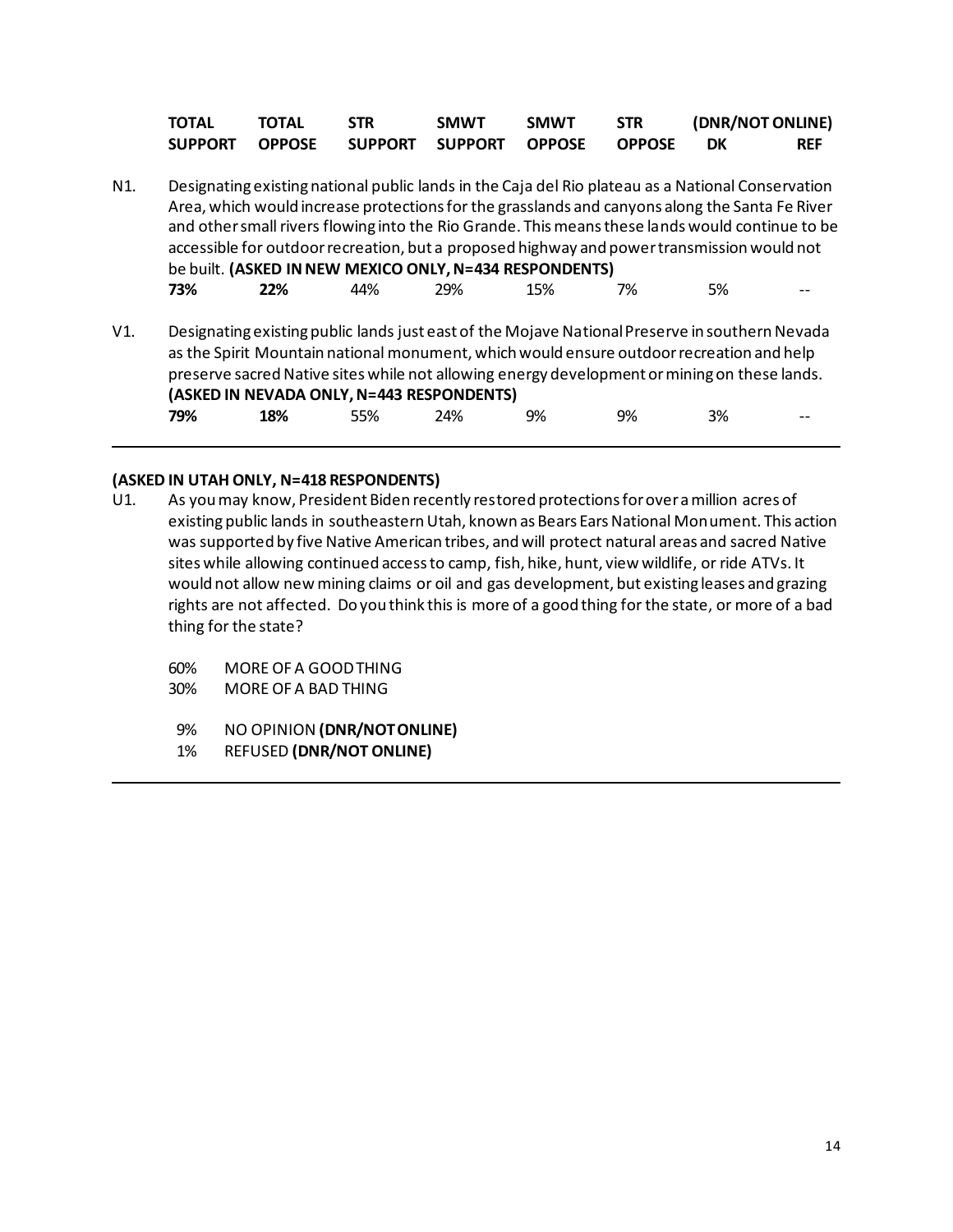35. Which one or two of the following sources of energy would you want to encourage the use of here in **STATE**? **(READ AND RANDOMIZE PUNCHES :1-7 & ACCEPT 2 RESPONSES)(RECORD 1ST AND 2ND MENTION IN ORDER)**

| <b>Combined Choice</b> |           |                           |                           |     |           |           |           |       |                                                               |  |
|------------------------|-----------|---------------------------|---------------------------|-----|-----------|-----------|-----------|-------|---------------------------------------------------------------|--|
| <b>TOTAL</b>           | <b>AZ</b> | $\underline{\mathsf{co}}$ | $\underline{\mathsf{ID}}$ | МT  | <b>NV</b> | <b>NM</b> | <u>UT</u> | WY    |                                                               |  |
| 61%                    | 71%       | 61%                       | 44%                       | 44% | 65%       | 62%       | 54%       | 31%   | SOLAR POWER                                                   |  |
| 37%                    | 37%       | 41%                       | 35%                       | 41% | 35%       | 42%       | 32%       | 28%   | WIND POWER                                                    |  |
| 26%                    | 21%       | 27%                       | 35%                       | 28% | 31%       | 26%       | 27%       | 35%   | NATURALGAS                                                    |  |
| 24%                    | 26%       | 23%                       | 30%                       | 17% | 21%       | 18%       | 30%       | 25%   | <b>NUCLEAR</b>                                                |  |
| 23%                    | 23%       | 23%                       | 24%                       | 25% | 23%       | 17%       | 26%       | 16%   | ENERGY EFFICIENCY EFFORTS                                     |  |
| 8%                     | 5%        | 7%                        | 8%                        | 13% | 8%        | 14%       | 8%        | 19%   | OIL                                                           |  |
| 7%                     | 4%        | 6%                        | 4%                        | 16% | 4%        | 6%        | 11%       | 27%   | <b>COAL</b>                                                   |  |
| 5%                     | 5%        | 5%                        | 7%                        | 7%  | 4%        | 7%        | 5%        | 10%   | ALL/COMBINATION (DNR/NOT<br><b>ONLINE</b> )                   |  |
| 1%                     | 2%        | $\ast$                    | 2%                        | *   | 1%        | ∗         | 1%        | 1%    | NONE OF THESE (DNR/NOT                                        |  |
| 1%                     | 1%        | 1%                        | 2%                        | 1%  | 2%        | 1%        | 2%        | $- -$ | <b>ONLINE</b> )<br>UNSURE/REFUSED (DNR/NOT<br><b>ONLINE</b> ) |  |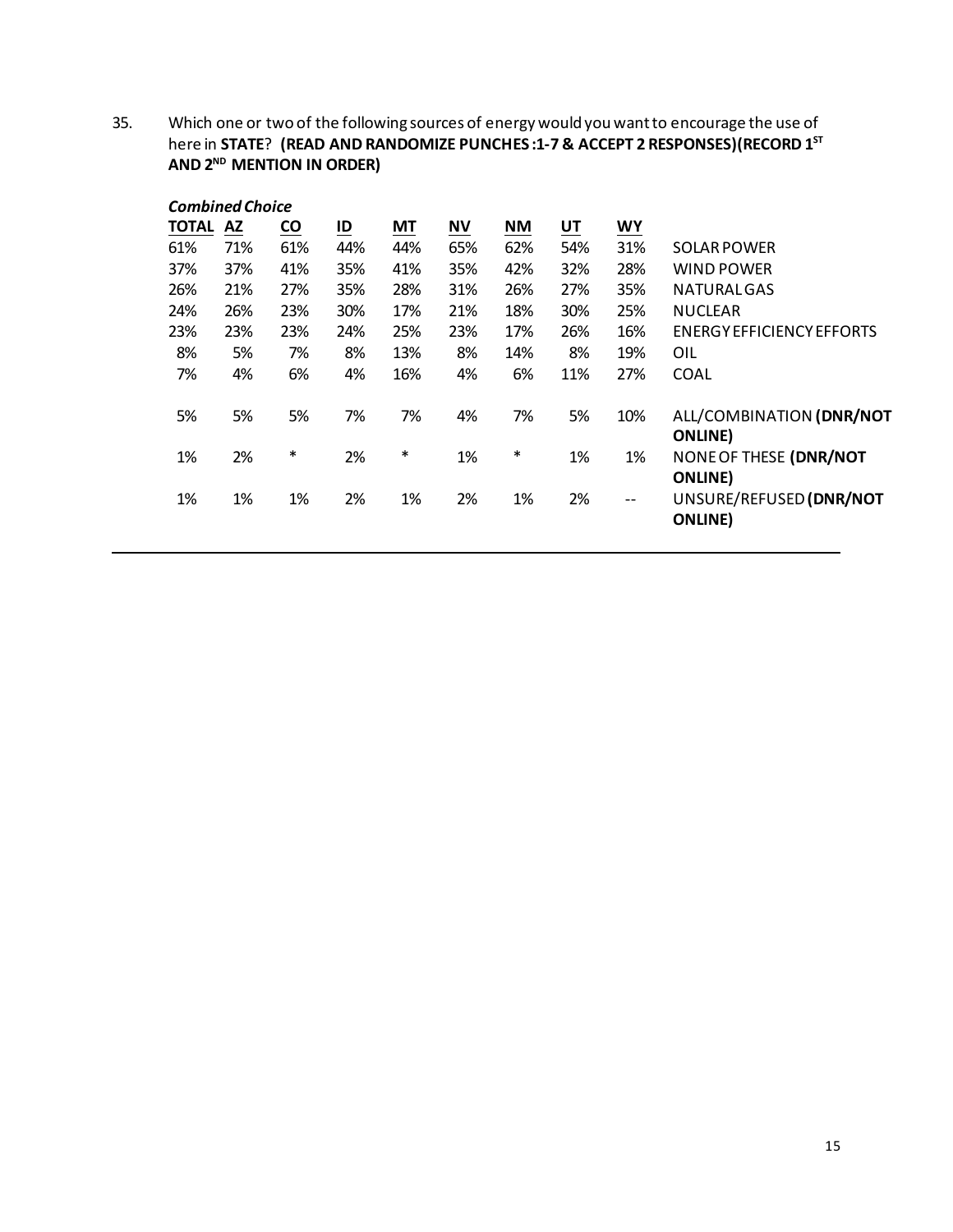The following are different events that have happened recently in **STATE**. For each one, please indicate whether you are very concerned about that, somewhat concerned, not too concerned, or not at all concerned about it.

|               | <b>TOTAL</b><br>CONC. | <b>TOTAL NOT VERY</b><br>CONC.      | CONC.                                     | <b>SMWT</b><br>CONC.                                 | <b>SMWT</b><br>CONC. | <b>NOT AT ALL.</b><br>CONC. | (DNR/NOT ONLINE)<br><b>DK/REF</b> |
|---------------|-----------------------|-------------------------------------|-------------------------------------------|------------------------------------------------------|----------------------|-----------------------------|-----------------------------------|
|               |                       | The (first/next) one is (RANDOMIZE) |                                           |                                                      |                      |                             |                                   |
| 36.           |                       |                                     | Worse air quality, due to ozone and smoke |                                                      |                      |                             |                                   |
| <b>TOT</b>    | 79%                   | 21%                                 | 46%                                       | 33%                                                  | 13%                  | 8%                          | $\ast$                            |
| <b>AZ</b>     | 80%                   | 19%                                 | 47%                                       | 33%                                                  | 12%                  | 7%                          | 1%                                |
| $\mathsf{co}$ | 84%                   | 15%                                 | 52%                                       | 32%                                                  | 11%                  | 4%                          | 1%                                |
| ID            | 69%                   | 30%                                 | 33%                                       | 36%                                                  | 14%                  | 16%                         | 1%                                |
| <b>MT</b>     | 74%^                  | 26%^                                | 33%                                       | 40%                                                  | 18%                  | 9%                          | $-$                               |
| <b>NV</b>     | 79%^                  | 21%                                 | 47%                                       | 31%                                                  | 12%                  | 9%                          | $- -$                             |
| <b>NM</b>     | 68%                   | 31%                                 | 35%                                       | 33%                                                  | 18%                  | 13%                         | 1%                                |
| <b>UT</b>     | 84%^                  | 16%                                 | 50%                                       | 33%                                                  | 10%                  | 6%                          | 1%                                |
| <b>WY</b>     | 57%^                  | 43%                                 | 25%                                       | 31%                                                  | 24%                  | 19%                         | $-$                               |
| 37.           |                       | Droughts and reduced snowpack       |                                           |                                                      |                      |                             |                                   |
| <b>TOT</b>    | 86%                   | 13%                                 | 59%                                       | 27%                                                  | 8%                   | 5%                          | 1%                                |
| <b>AZ</b>     | 83%                   | 15%                                 | 54%                                       | 29%                                                  | 9%                   | 6%                          | 2%                                |
| co            | 89%                   | 11%                                 | 68%                                       | 21%                                                  | 6%                   | 5%                          | $-$                               |
| ID            | 80%                   | 19%                                 | 47%                                       | 33%                                                  | 11%                  | 8%                          | 1%                                |
| <b>MT</b>     | 86%                   | 14%                                 | 55%                                       | 31%                                                  | 9%                   | 5%                          | $\overline{\phantom{a}}$          |
| <b>NV</b>     | 87%                   | 12%                                 | 58%                                       | 29%                                                  | 6%                   | 6%                          | 1%                                |
| <b>NM</b>     | 85%^                  | 14%                                 | 58%                                       | 28%                                                  | 8%                   | 6%                          | $\overline{\phantom{a}}$          |
| <b>UT</b>     | 92%                   | 7%                                  | 64%                                       | 28%                                                  | 6%                   | 1%                          | 1%                                |
| <b>WY</b>     | 84%                   | 16%                                 | 53%                                       | 31%                                                  | 11%                  | 5%                          | $\overline{\phantom{a}}$          |
| 38.           |                       |                                     |                                           | Extreme weather events like intense storms or floods |                      |                             |                                   |
| <b>TOT</b>    | 61%                   | 39%^                                | 26%                                       | 35%                                                  | 23%                  | 15%                         | $-$                               |
| <b>AZ</b>     | 60%^                  | 40%                                 | 27%                                       | 32%                                                  | 23%                  | 17%                         | --                                |
| co            | 69%                   | 31%^                                | 31%                                       | 38%                                                  | 20%                  | 10%                         | $- -$                             |
| ID            | 48%                   | 51%^                                | 17%                                       | 31%                                                  | 26%                  | 26%                         | 1%                                |
| <b>MT</b>     | 60%^                  | 40%                                 | 23%                                       | 36%                                                  | 24%                  | 16%                         | $- -$                             |
| <b>NV</b>     | 61%                   | 39%                                 | 24%                                       | 37%                                                  | 24%                  | 15%                         | --                                |
| <b>NM</b>     | 59%^                  | 41%^                                | 27%                                       | 31%                                                  | 22%                  | 20%                         | $- -$                             |
| UT            | 59%                   | 41%                                 | 19%                                       | 40%                                                  | 28%                  | 13%                         | $\ast$                            |
| <b>WY</b>     | 53%                   | 47%                                 | 17%                                       | 36%                                                  | 29%                  | 18%                         | $-$                               |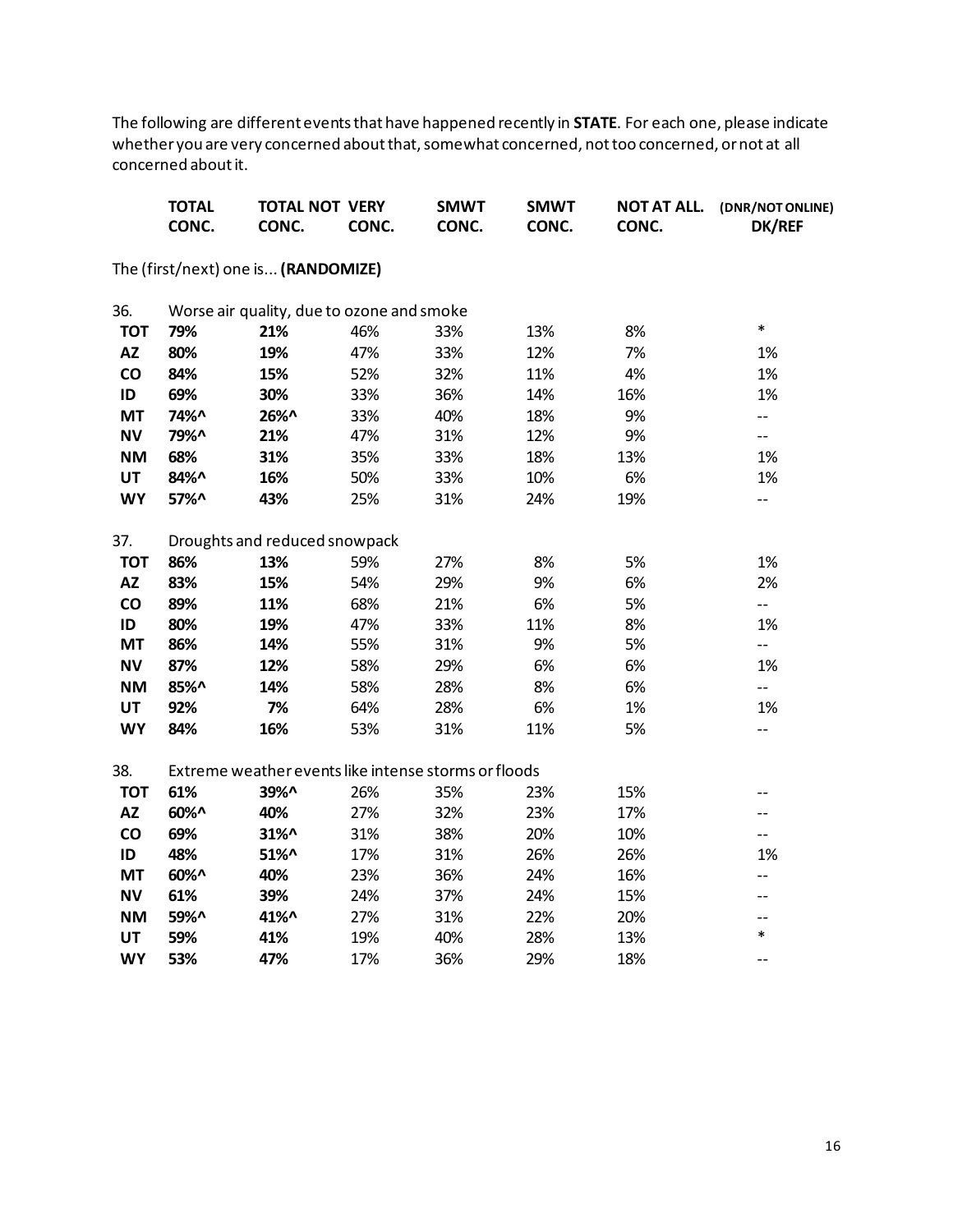|            | <b>TOTAL</b> |          | <b>TOTAL NOT VERY</b>              | <b>SMWT</b> | <b>SMWT</b> | NOT AT ALL. | (DNR/NOT ONLINE)         |
|------------|--------------|----------|------------------------------------|-------------|-------------|-------------|--------------------------|
|            | CONC.        | CONC.    | CONC.                              | CONC.       | CONC.       | CONC.       | <b>DK/REF</b>            |
| 39.        |              |          | More frequent and severe wildfires |             |             |             |                          |
| <b>TOT</b> | 82%          | 17%      | 52%                                | 30%         | 11%         | 6%          | 1%                       |
| <b>AZ</b>  | 81%          | 18%      | 50%                                | 31%         | 10%         | 8%          | 1%                       |
| <b>CO</b>  | 88%          | $11\%$ ^ | 64%                                | 24%         | 8%          | 4%          | $--$                     |
| ID         | 79%^         | $21\%$   | 45%                                | 33%         | 12%         | 8%          | 1%                       |
| MT         | 92%          | 8%       | 63%                                | 29%         | 5%          | 3%          | $- -$                    |
| <b>NV</b>  | 78%^         | 21%      | 50%                                | 29%         | 12%         | 9%          | 1%                       |
| <b>NM</b>  | 79%          | $21\%$ ^ | 48%                                | 31%         | 15%         | 7%          | $\overline{\phantom{a}}$ |
| UT         | 81%          | 18%^     | 41%                                | 40%         | 15%         | 4%          | 1%                       |
| <b>WY</b>  | 76%          | 24%      | 42%                                | 34%         | 16%         | 8%          | $- -$                    |
| 40.        | Extreme heat |          |                                    |             |             |             |                          |
| <b>TOT</b> | 69%          | $30\%$ ^ | 37%                                | 32%         | 17%         | 14%         | --                       |
| AZ         | 72%^         | 28%      | 46%                                | 25%         | 13%         | 15%         | --                       |
| <b>CO</b>  | 74%          | 26%      | 34%                                | 40%         | 14%         | 12%         | --                       |
| ID         | 58%          | 41%      | 28%                                | 30%         | 23%         | 18%         | 1%                       |
| <b>MT</b>  | 66%^         | 34%      | 27%                                | 38%         | 20%         | 14%         | $- -$                    |
| <b>NV</b>  | 72%          | 27%      | 42%                                | 30%         | 15%         | 12%         | 1%                       |
| <b>NM</b>  | 69%          | 31%      | 37%                                | 32%         | 18%         | 13%         | --                       |
| UT         | 63%          | 36%      | 25%                                | 38%         | 25%         | 11%         | 1%                       |
| <b>WY</b>  | 53%          | 46%      | 20%                                | 33%         | 29%         | 17%         | 1%                       |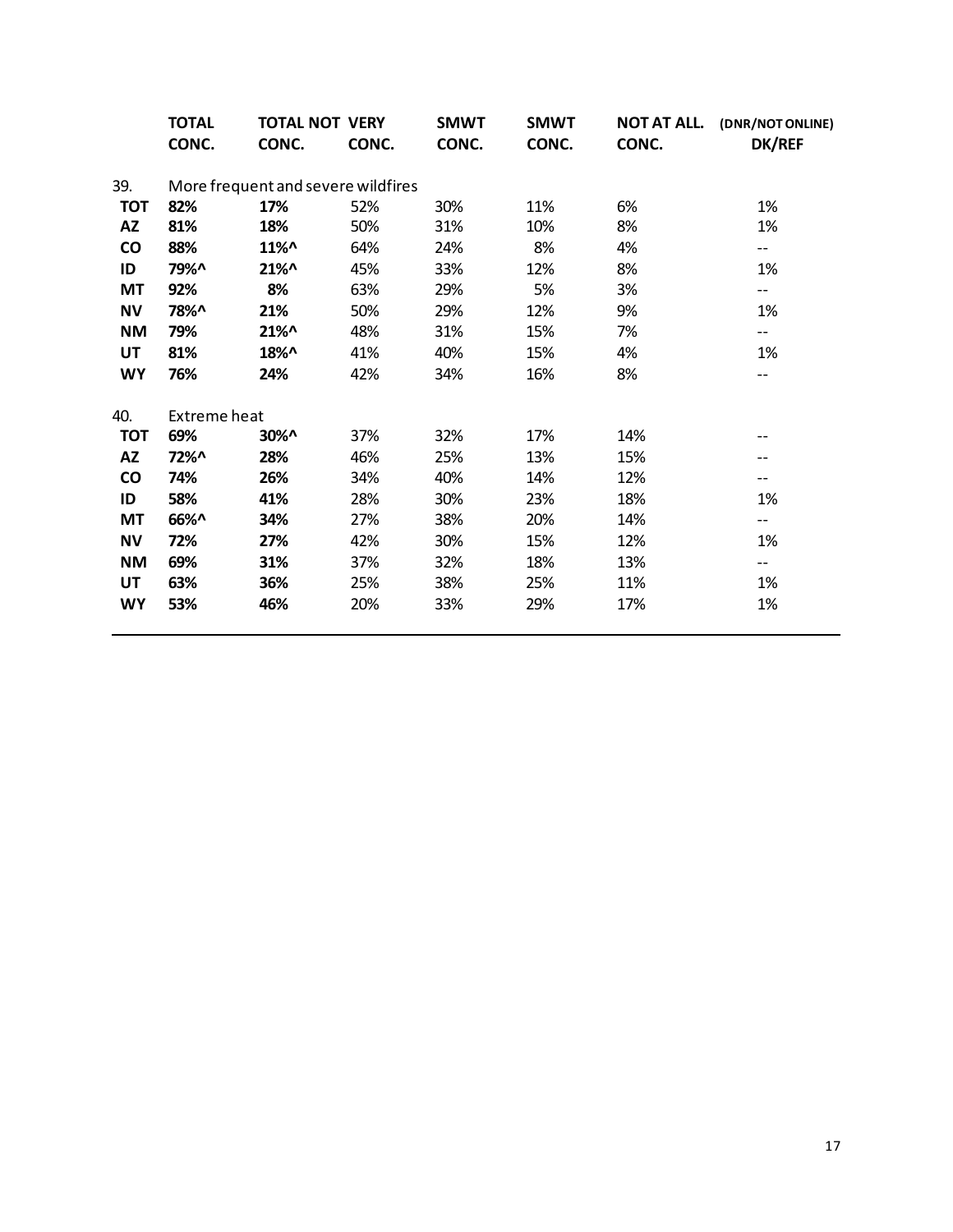41. From what you know about climate change, sometimes referred to as global warming, which of the following four statements is closestto your opinion? **(ROTATE TOP TO BOTTOM, BOTTOM TO TOP)**

| <b>TOTAL</b><br>44% | <b>AZ</b><br>46% | CO<br>51% | ID<br>33% | <b>MT</b><br>43% | <b>NV</b><br>46% | <b>NM</b><br>43% | UT<br>34% | <b>WY</b><br>32% | <b>CLIMATE CHANGE HAS BEEN</b><br><b>ESTABLISHED AS A SERIOUS</b><br>PROBLEM, AND IMMEDIATE<br><b>ACTION IS NECESSARY.</b> |
|---------------------|------------------|-----------|-----------|------------------|------------------|------------------|-----------|------------------|----------------------------------------------------------------------------------------------------------------------------|
| 18%                 | 15%              | 18%       | 19%       | 15%              | 16%              | 22%              | 26%       | 20%              | THERE IS ENOUGH EVIDENCE<br>THAT CLIMATE CHANGE IS<br><b>TAKING PLACE THAT SOME</b><br>ACTION SHOULD BE TAKEN.             |
| 15%                 | 17%              | 13%       | 15%       | 16%              | 15%              | 12%              | 14%       | 16%              | WE DO NOTKNOW ENOUGH<br>ABOUT CLIMATE CHANGE, AND<br>MORE RESEARCH IS NECESSARY<br>BEFORE WE TAKE ACTION.                  |
| 22%                 | 22%              | 18%       | 31%       | 25%              | 21%              | 22%              | 24%       | 30%              | <b>CONCERN ABOUT CLIMATE</b><br><b>CHANGE HAS BEEN GREATLY</b><br>EXAGGERATED.                                             |
| 1%                  | 1%               |           | 1%        | $- -$            | 1%               | $- -$            | 1%        | 1%               | DON'T KNOW (DNR/NOT<br><b>ONLINE</b> )                                                                                     |
| $\ast$              | $\ast$           | $\ast$    | 1%        | 1%               | 1%               | 1%               | 1%        | $\ast$           | <b>REFUSED (DNR/NOT ONLINE)</b>                                                                                            |
| 62%                 | 60%^             | 69%       | 52%       | 58%              | 62%              | 65%              | 60%       | 53%^             | <b>TOTAL HAPPENING/TAKE</b><br><b>ACTION</b>                                                                               |
| 37%                 | 39%              | 31%       | 46%       | 41%              | 36%              | 34%              | 38%       | 46%              | <b>TOTAL MORE</b><br><b>RESEARCH/EXAGGERATED</b>                                                                           |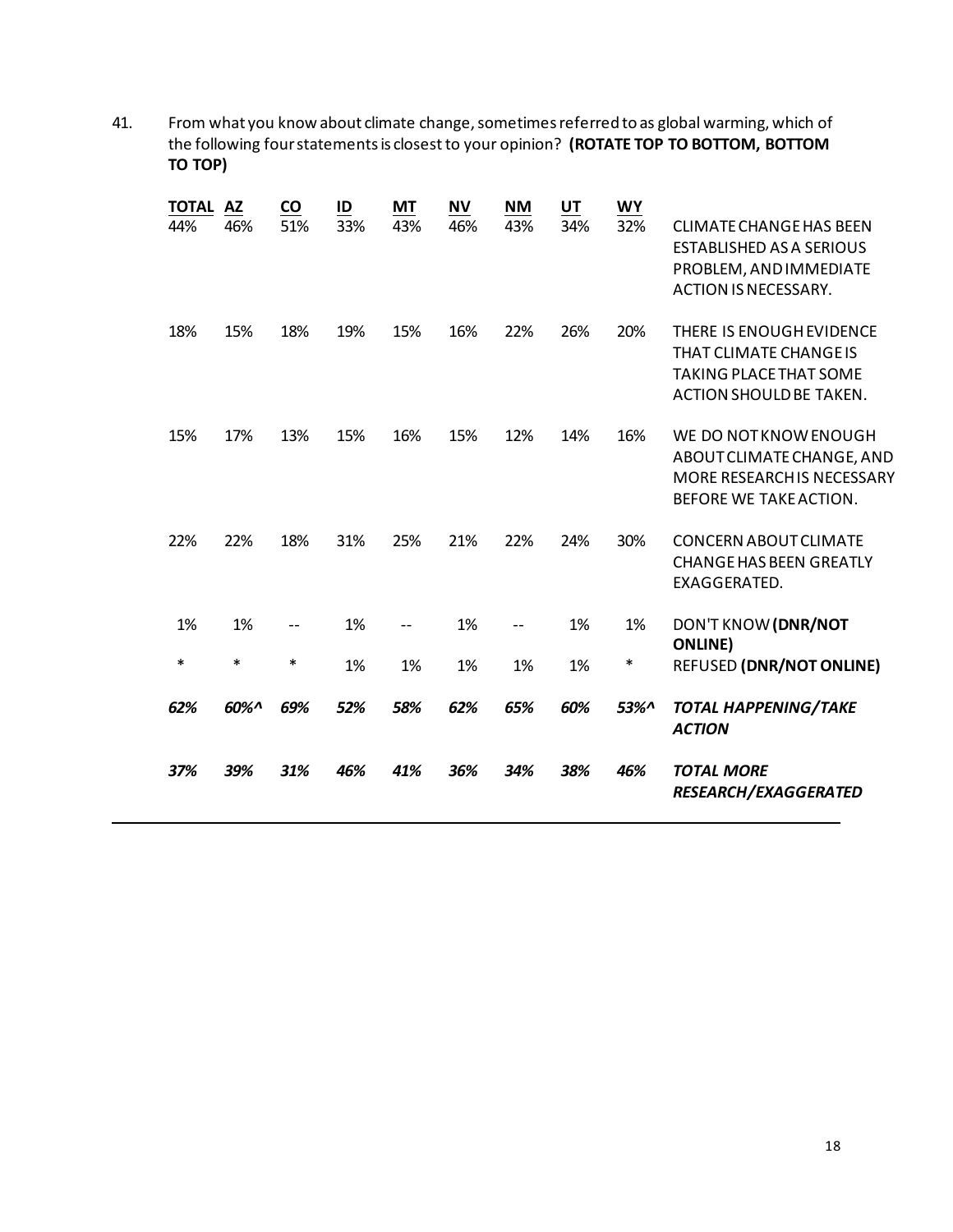42. Which of the following types of outdoor recreation, if any, do you participate in regularly? **(RANDOMIZE :1-9)(ACCEPT MULTIPLE RESPONSES)**

| <b>TOTAL</b> | <b>AZ</b> | $\underline{co}$ | $\underline{\mathsf{ID}}$ | MT  | ΝV  | <b>NM</b> | UT  | <b>WY</b> |                                |
|--------------|-----------|------------------|---------------------------|-----|-----|-----------|-----|-----------|--------------------------------|
| 74%          | 73%       | 77%              | 75%                       | 72% | 70% | 73%       | 76% | 67%       | HIKING, RUNNING OR             |
|              |           |                  |                           |     |     |           |     |           | <b>WALKING</b>                 |
| 49%          | 43%       | 50%              | 66%                       | 58% | 40% | 47%       | 58% | 64%       | <b>CAMPING</b>                 |
| 37%          | 30%       | 40%              | 39%                       | 44% | 33% | 38%       | 46% | 47%       | <b>PICNICKING</b>              |
| 35%          | 30%       | 42%              | 40%                       | 44% | 29% | 37%       | 31% | 45%       | <b>BIRD WATCHING OR</b>        |
|              |           |                  |                           |     |     |           |     |           | <b>VIEWING WILDLIFE</b>        |
| 29%          | 23%       | 31%              | 46%                       | 51% | 24% | 19%       | 33% | 40%       | BOATING, RAFTING,              |
|              |           |                  |                           |     |     |           |     |           | <b>KAYAKING</b>                |
| 23%          | 23%       | 19%              | 29%                       | 29% | 19% | 21%       | 31% | 38%       | RIDING AN OFF-ROAD             |
|              |           |                  |                           |     |     |           |     |           | <b>VEHICLE OR SNOWMOBILE</b>   |
| 22%          | 10%       | 34%              | 33%                       | 40% | 17% | 16%       | 23% | 29%       | <b>SKIING OR SNOWSHOEING</b>   |
| 20%          | 14%       | 25%              | 27%                       | 24% | 15% | 20%       | 20% | 27%       | MOUNTAIN OR TRAIL BIKING       |
| 16%          | 12%       | 19%              | 21%                       | 36% | 9%  | 14%       | 18% | 33%       | HUNTING/FISHING                |
| 10%          | 8%        | 11%              | 11%                       | 13% | 8%  | 6%        | 18% | 16%       | <b>SPORTS</b>                  |
|              |           |                  |                           |     |     |           |     |           |                                |
| 3%           | 3%        | 5%               | 4%                        | 5%  | 2%  | 4%        | 2%  | 7%        | <b>OTHER (DNR/SHOW ONLINE)</b> |
| 7%           | 10%       | 5%               | 4%                        | 4%  | 10% | 6%        | 5%  | 3%        | NONE OF THESE (DNR/SHOW        |
|              |           |                  |                           |     |     |           |     |           | <b>ONLINE</b> )                |
| *            | $\ast$    | $- -$            | 1%                        | --  |     |           | 1%  | --        | UNSURE/REFUSED (DNR/NOT        |
|              |           |                  |                           |     |     |           |     |           | <b>ONLINE</b> )                |
| 93%          | 90%       | 95%              | 95%                       | 96% | 90% | 94%       | 95% | 97%       | <b>TOTAL YES</b>               |
|              |           |                  |                           |     |     |           |     |           |                                |

**\*\*PERCENTAGES ADD UP TO GREATER THAN 100% BECAUSE MULTIPLE RESPONSES WERE ALLOWED\*\***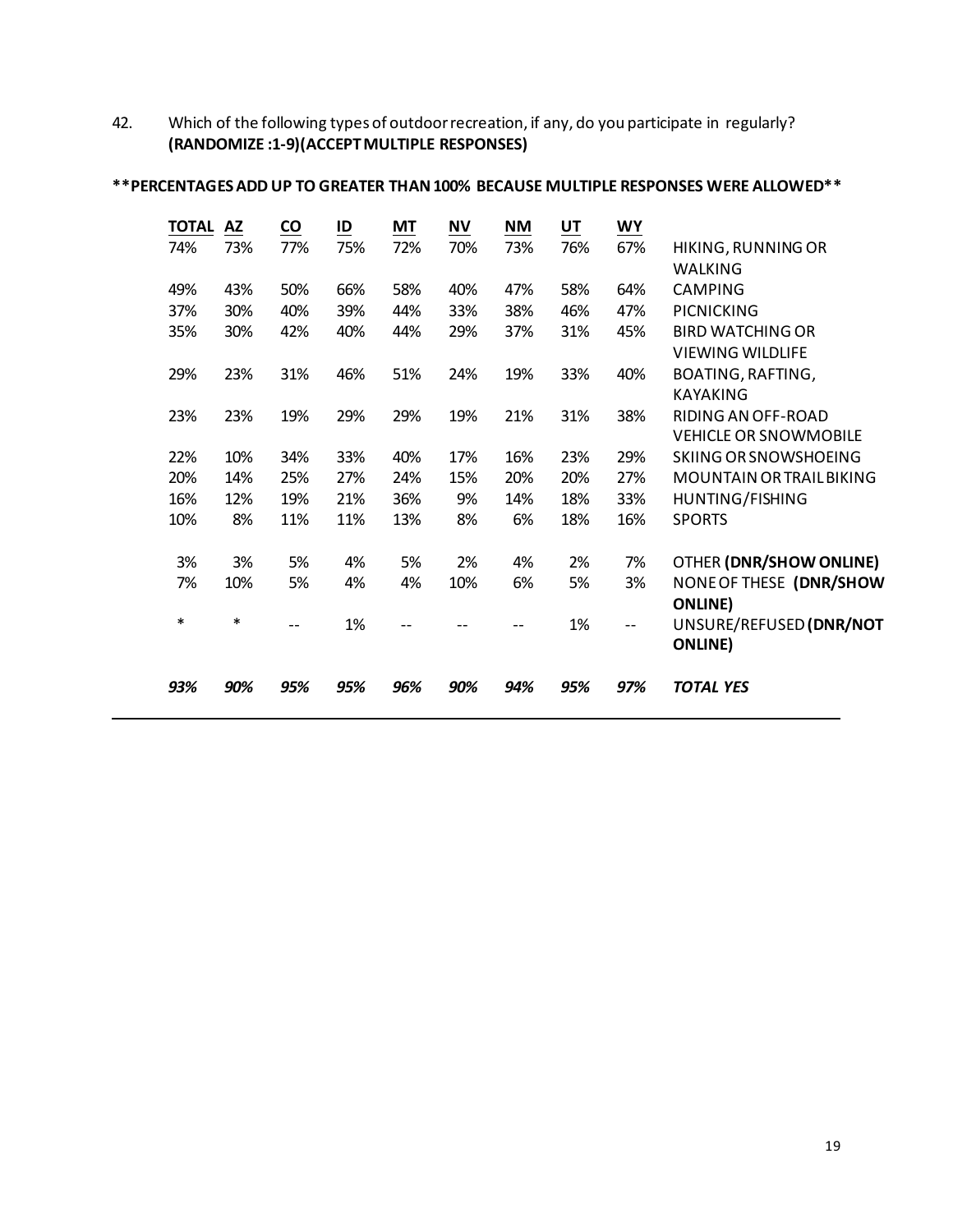# **(ASKED IF D4:1-3 OR Q42:1-10, N=3,211 RESPONDENTS)**

43. In the last two or three years, have you made changes in where or when you recreate outdoors, due to … **(ACCEPT MULTIPLE PUNCHES)**

| <b>TOTAL</b><br>48% | <b>AZ</b><br>45% | <b>CO</b><br>58% | ID<br>52% | <b>MT</b><br>50% | <b>NV</b><br>37% | <b>NM</b><br>42% | $U$ T<br>53% | WY<br>47% | CROWDING AND MORE PEOPLE                                                 |
|---------------------|------------------|------------------|-----------|------------------|------------------|------------------|--------------|-----------|--------------------------------------------------------------------------|
| 26%                 | 24%              | 31%              | 23%       | 33%              | 26%              | 22%              | 26%          | 19%       | CHANGES IN THE CLIMATE,<br>SUCH AS FIRES OR LESS SNOW<br><b>OR WATER</b> |
| 5%                  | 3%               | 8%               | 4%        | 5%               | 2%               | 5%               | 4%           | 6%        | OTHER REASONS (DNR/SHOW<br><b>ONLINE</b> )(SPECIFY)                      |
| 38%                 | 41%              | 28%              | 38%       | 35%              | 46%              | 44%              | 35%          | 41%       | NO/NOTCHANGED<br>(DNR/SHOW ONLINE)                                       |
| 1%                  | 1%               | $\ast$           | 1%        | $\ast$           | 2%               | *                | 1%           | 1%        | UNSURE/REFUSED (DNR/NOT<br><b>ONLINE</b> )                               |

# **\*\*PERCENTAGES ADD UP TO GREATER THAN 100% BECAUSE MULTIPLE RESPONSES WERE ALLOWED\*\***

D1. To ensure we have a representative sample of voters in your state, please tell me in what year you were born.

| <b>TOTAL AZ</b> |        | <b>CO</b> | ID  | MT     | <b>NV</b> | <b>NM</b> | UT     | WY                |                                 |
|-----------------|--------|-----------|-----|--------|-----------|-----------|--------|-------------------|---------------------------------|
| 20%             | 19%    | 19%       | 19% | 20%    | 23%       | 16%       | 25%    | 15%               | $18 - 34$                       |
| 21%             | 20%    | 20%       | 20% | 22%    | 19%       | 19%       | 26%    | 23%               | $35 - 44$                       |
| 14%             | 15%    | 14%       | 14% | 11%    | 12%       | 11%       | 13%    | 14%               | $45 - 54$                       |
| 20%             | 20%    | 20%       | 21% | 19%    | 17%       | 23%       | 18%    | 22%               | $55 - 64$                       |
| 26%             | 26%    | 27%       | 25% | 28%    | 29%       | 31%       | 18%    | 26%               | <b>65 AND ABOVE</b>             |
| $\ast$          | $\ast$ | $\ast$    | 1%  | $\ast$ | $\sim$    | $\ast$    | $\ast$ | $\qquad \qquad -$ | <b>REFUSED (DNR/NOT ONLINE)</b> |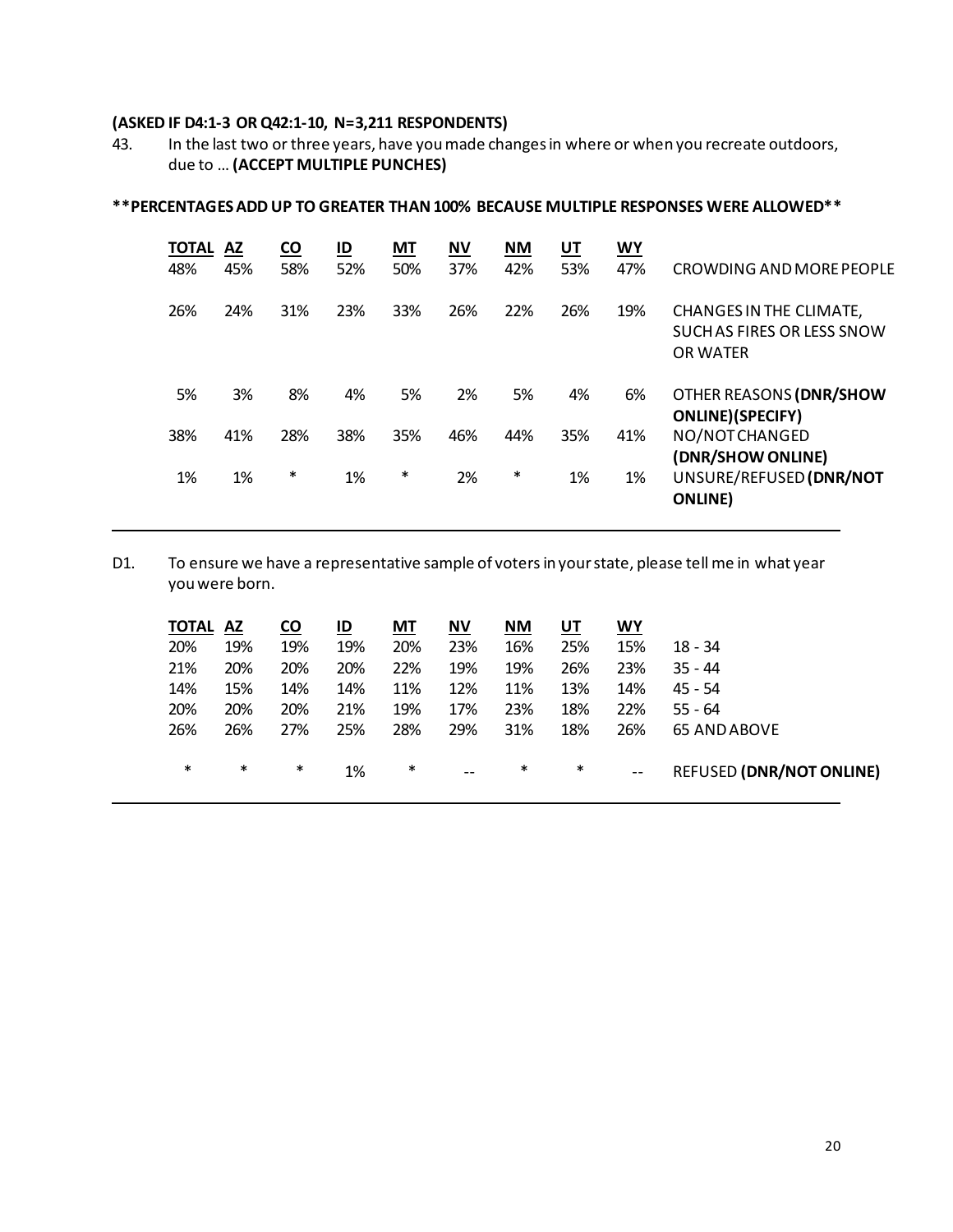D2. And, what is your main ethnic or racial heritage? **(READ CHOICES)(ACCEPT MULTIPLE RESPONSES)**

| <b>TOTAL</b><br>ΑZ |     | <b>CO</b> | ID  | МT  | ΝV  | <b>NM</b> | <u>UT</u> | WY     |                                 |
|--------------------|-----|-----------|-----|-----|-----|-----------|-----------|--------|---------------------------------|
| 72%                | 64% | 76%       | 88% | 92% | 62% | 54%       | 90%       | 91%    | <b>WHITE</b>                    |
| 4%                 | 5%  | 4%        | 1%  | *   | 12% | 3%        | 1%        | $\ast$ | AFRICAN AMERICAN OR BLACK       |
| 15%                | 18% | 14%       | 3%  | 1%  | 16% | 36%       | 4%        | 3%     | HISPANIC AMERICAN OR            |
|                    |     |           |     |     |     |           |           |        | LATINO                          |
| 4%                 | 9%  | 2%        | 2%  | 5%  | 3%  | 4%        | 1%        | 3%     | NATIVE AMERICAN                 |
| 2%                 | 1%  | 2%        | 1%  | 1%  | 5%  | 1%        | 2%        | *      | ASIAN AMERICAN                  |
|                    |     |           |     |     |     |           |           |        |                                 |
| 4%                 | 3%  | 5%        | 4%  | 1%  | 4%  | 5%        | 2%        | 6%     | OTHER (DNR/SHOW ONLINE)         |
| 1%                 | 1%  | *         | 3%  | 1%  | 1%  | 2%        | 1%        | 1%     | <b>REFUSED (DNR/NOT ONLINE)</b> |
|                    |     |           |     |     |     |           |           |        |                                 |

#### **\*\*PERCENTAGES ADD UP TO GREATER THAN 100% BECAUSE MULTIPLE RESPONSES WERE ALLOWED\*\***

D3. How long have you lived in **STATE**? **(DO NOT READ CHOICES)**

| TOTAL<br><b>AZ</b> |               | <b>CO</b>          | <u>ID</u>  | МT         | <b>NV</b>  | <b>NM</b>  | UT         | WY         |                                                            |
|--------------------|---------------|--------------------|------------|------------|------------|------------|------------|------------|------------------------------------------------------------|
| 7%                 | 8%            | 6%                 | 12%        | 7%         | 9%         | 5%         | 4%         | 6%         | <b>LESS THAN 5 YEARS</b>                                   |
| 7%                 | 5%            | 9%                 | 8%         | 5%         | 10%        | 4%         | 6%         | 4%         | 5-9 YEARS                                                  |
| 9%                 | 10%           | 6%                 | 10%        | 7%         | 13%        | 9%         | 11%        | 7%         | <b>10-15 YEARS</b>                                         |
| 46%                | 50%           | 49%                | 40%        | 41%        | 52%        | 40%        | 36%        | 52%        | <b>16 OR MORE YEARS</b>                                    |
| 31%                | 28%           | 29%                | 31%        | 40%        | 16%        | 42%        | 43%        | 31%        | NATIVE/ALL MY LIFE/                                        |
|                    |               |                    |            |            |            |            |            |            | <b>BORN HERE</b>                                           |
| $\ast$             | $\ast$        | $\ast$             | $\ast$     |            | $\ast$     | --         | $\ast$     | $-$        | DO NOT RECALL/REFUSED<br>(DNR/NOT ONLINE)                  |
| 23%<br>77%         | $22\%$<br>78% | 21%<br><b>79%^</b> | 29%<br>71% | 19%<br>81% | 32%<br>68% | 18%<br>82% | 21%<br>79% | 17%<br>83% | <b>TOTAL &lt;16 YEARS</b><br><b>TOTAL 16 YEARS+/NATIVE</b> |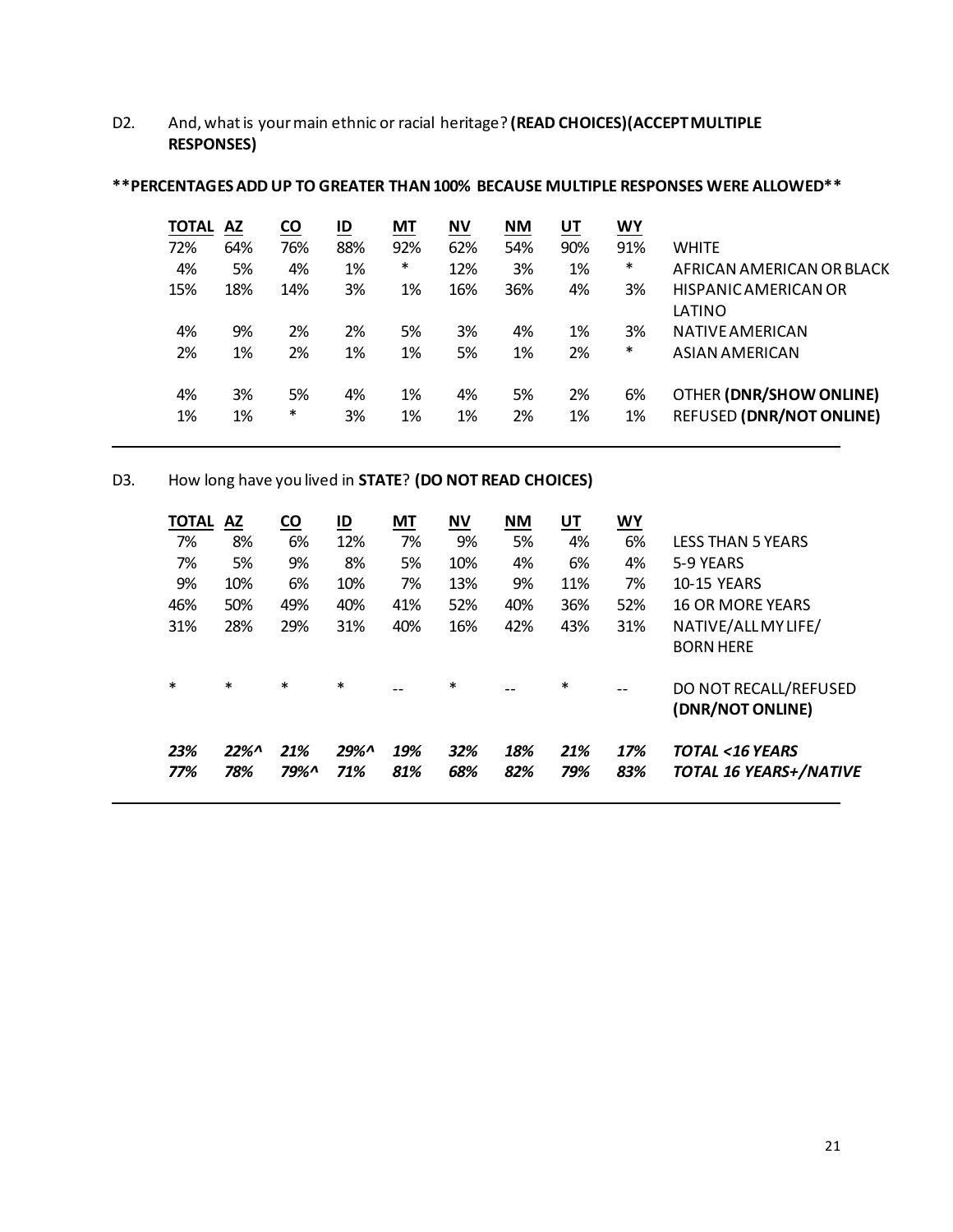D4. Do you consider yourself a hunter, an angler or both?

| <b>TOTAL</b> | <b>AZ</b> | <b>CO</b>                             | $\underline{\mathsf{ID}}$ | <b>MT</b>     | <b>NV</b> | <b>NM</b> | <u>UT</u> | WY       |                                                                    |
|--------------|-----------|---------------------------------------|---------------------------|---------------|-----------|-----------|-----------|----------|--------------------------------------------------------------------|
| 7%           | 9%        | 3%                                    | 8%                        | 8%            | 8%        | 10%       | 5%        | 5%       | <b>HUNTER ONLY</b>                                                 |
| 13%          | 14%       | 16%                                   | 13%                       | 13%           | 15%       | 10%       | 9%        | 9%       | <b>ANGLER ONLY</b>                                                 |
| 23%          | 20%       | 21%                                   | 31%                       | 42%           | 19%       | 25%       | 23%       | 44%      | <b>BOTH</b>                                                        |
| 55%<br>1%    | 55%<br>2% | 58%<br>2%                             | 48%<br>1%                 | 37%<br>$\ast$ | 56%<br>2% | 54%<br>1% | 62%<br>1% | 42%<br>* | NO/NEITHER (DNR/SHOW<br><b>ONLINE</b> )<br>UNSURE/REFUSED (DNR/NOT |
|              |           |                                       |                           |               |           |           |           |          | <b>ONLINE</b> )                                                    |
| 44%^         | 43%       | $41\%$ <sup><math>\wedge</math></sup> | $51\%$                    | 63%           | 42%       | 45%       | 37%       | 58%      | <b>TOTAL YES</b>                                                   |

## D5. How would you describe the area where you currently live? **(ROTATE TOP TO BOTTOM/BOTTOM TO TOP)**

| <b>TOTAL</b><br>25%<br>38%<br>19%<br>17% | AZ<br>34%<br>38%<br>14%<br>14% | <b>CO</b><br>18%<br>49%<br>18%<br>15% | $\underline{\mathsf{ID}}$<br>14%<br>27%<br>29%<br>28% | МT<br>13%<br>16%<br>34%<br>37% | ΝV<br>43%<br>36%<br>9%<br>12% | <b>NM</b><br>24%<br>19%<br>30%<br>27% | UT<br>14%<br>55%<br>20%<br>9% | <b>WY</b><br>8%<br>11%<br>51%<br>30% | A BIG CITY<br>A SUBURBAN AREA<br>A SMALLTOWN<br>A RURALAREA                           |
|------------------------------------------|--------------------------------|---------------------------------------|-------------------------------------------------------|--------------------------------|-------------------------------|---------------------------------------|-------------------------------|--------------------------------------|---------------------------------------------------------------------------------------|
| 1%<br>$\ast$                             | $\ast$<br>$\ast$               | $\ast$<br>$-$                         | 1%<br>1%                                              | $- -$<br>$- -$                 | $\ast$<br>$\ast$              | $\ast$                                | $\ast$<br>1%                  | $\ast$<br>$-$                        | DON'T KNOW/NOT SURE<br>(DNR/NOT ONLINE)<br><b>REFUSED (DNR/NOT</b><br><b>ONLINE</b> ) |
| 63%<br>36%                               | 72%<br>28%                     | 67%<br>33%                            | 41%<br>57%                                            | 29%<br>71%                     | 79%<br>20%                    | 43%<br>56%^                           | 69%<br>$30\%$                 | 19%<br>81%                           | <b>TOTAL BIG CITY/SUBURB</b><br><b>TOTAL SMALL TOWN/RURAL</b>                         |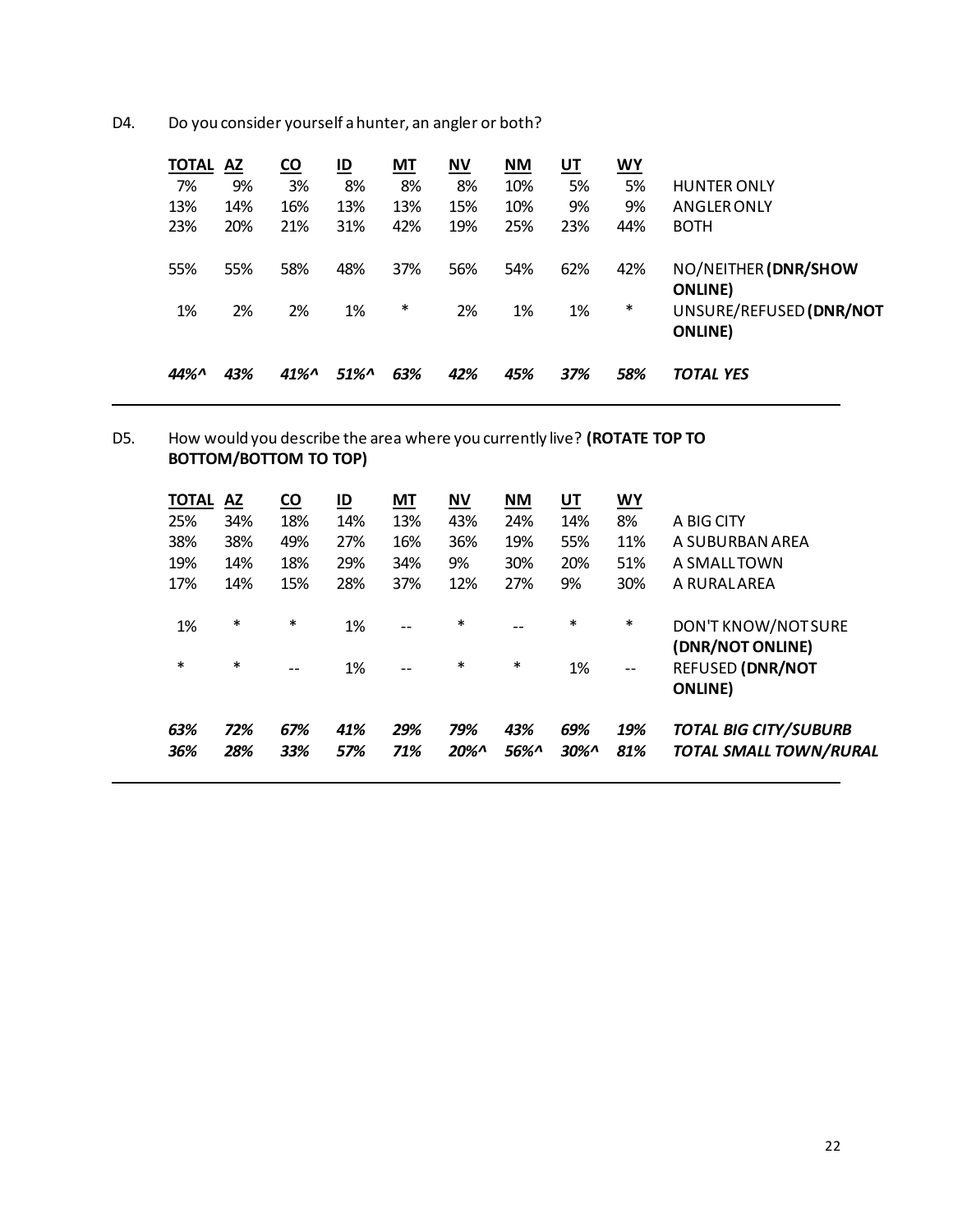D6. What was the last level of education you completed? **(DO NOT READ CATEGORIES)**

| <b>TOTAL</b><br><b>AZ</b> | <b>CO</b>         | ID                | <b>MT</b>          | <b>NV</b>            | <b>NM</b>         | UT                | <b>WY</b>                |                                                                      |
|---------------------------|-------------------|-------------------|--------------------|----------------------|-------------------|-------------------|--------------------------|----------------------------------------------------------------------|
| 15%                       | 15%               | 14%               | 13%                | 20%                  | 14%               | 10%               | 13%                      | <b>GRADUATED HIGH SCHOOL</b>                                         |
|                           |                   |                   |                    |                      |                   |                   |                          | <b>OR LESS</b>                                                       |
| 5%                        | 2%                | 6%                | 4%                 | 2%                   | 4%                | 5%                | 3%                       | TECHNICAL OR VOCATIONAL                                              |
|                           |                   |                   |                    |                      |                   |                   |                          | <b>SCHOOL</b>                                                        |
| 21%                       | 21%               | 22%               | 24%                | 27%                  | 28%               | 22%               | 26%                      | <b>SOME COLLEGE</b>                                                  |
| 38%                       | 41%               | 39%               | 41%                | 34%                  | 32%               | 39%               | 39%                      | <b>GRADUATED COLLEGE</b>                                             |
| 20%                       | 21%               | 19%               | 18%                | 18%                  | 23%               | 23%               | 20%                      | GRADUATE/PROFESSIONAL                                                |
|                           |                   |                   |                    |                      |                   |                   |                          | <b>SCHOOL</b>                                                        |
| 1%                        | *                 | 1%                | *                  | --                   | --                | 1%                | $\overline{\phantom{a}}$ | <b>REFUSED (DNR/NOT ONLINE)</b>                                      |
| 15%<br>26%<br>58%         | 15%<br>23%<br>62% | 14%<br>28%<br>57% | 13%<br>28%<br>58%^ | 20%<br>29%<br>$51\%$ | 14%<br>32%<br>55% | 10%<br>28%<br>62% | 13%<br>28%<br>59%        | <b>HIGH SCHOOL OR LESS</b><br><b>SOME COLLEGE</b><br><b>COLLEGE+</b> |
|                           |                   |                   |                    |                      |                   |                   |                          |                                                                      |

D7. No matter how you feel today, are you registered to vote as a Republican, a Democrat, Independent, or something else? **(ROTATE)**

| INDEPENDENT/SOMETHING           | <b>REPUBLICAN</b><br><b>DEMOCRAT</b><br><b>ELSE</b> | WY<br>67%<br>19%<br>13% | UT<br>43%<br>15%<br>41% | NΜ<br>34%<br>50%<br>15% | <b>NV</b><br>32%<br>39%<br>28% | МT<br>31%<br>26%<br>42% | $\underline{\mathsf{ID}}$<br>50%<br>15%<br>34% | <u>co</u><br>30%<br>33%<br>36% | AZ<br>36%<br>34%<br>29% | <b>TOTAL</b><br>36%<br>31%<br>31% |
|---------------------------------|-----------------------------------------------------|-------------------------|-------------------------|-------------------------|--------------------------------|-------------------------|------------------------------------------------|--------------------------------|-------------------------|-----------------------------------|
| <b>REFUSED (DNR/NOT ONLINE)</b> |                                                     | 1%                      | 1%                      | 1%                      | 1%                             | 1%                      | 1%                                             | 1%                             | 1%                      | 1%                                |

D8. Generally speaking, do you consider yourself to be **(ROTATE)** conservative, moderate, or liberal on most issues?

| <b>TOTAL</b> | AZ  | $\underline{\mathsf{co}}$ | ID  | МT  | <b>NV</b> | <b>NM</b> | UT  | <u>WY</u> |                                 |
|--------------|-----|---------------------------|-----|-----|-----------|-----------|-----|-----------|---------------------------------|
| 37%          | 37% | 29%                       | 44% | 38% | 38%       | 38%       | 44% | 51%       | <b>CONSERVATIVE</b>             |
| 38%          | 36% | 45%                       | 35% | 40% | 37%       | 30%       | 36% | 33%       | <b>MODERATE</b>                 |
| 22%          | 23% | 23%                       | 16% | 21% | 21%       | 30%       | 19% | 14%       | LIBERAL                         |
|              |     |                           |     |     |           |           |     |           |                                 |
| 2%           | 3%  | 2%                        | 3%  | 1%  | 2%        | 2%        | 1%  | 1%        | DON'TKNOW (DNR/NOT              |
|              |     |                           |     |     |           |           |     |           | <b>ONLINE</b>                   |
| 1%           | 1%  | *                         | 2%  | 1%  | 2%        | *         | 1%  | 1%        | <b>REFUSED (DNR/NOT ONLINE)</b> |
|              |     |                           |     |     |           |           |     |           |                                 |